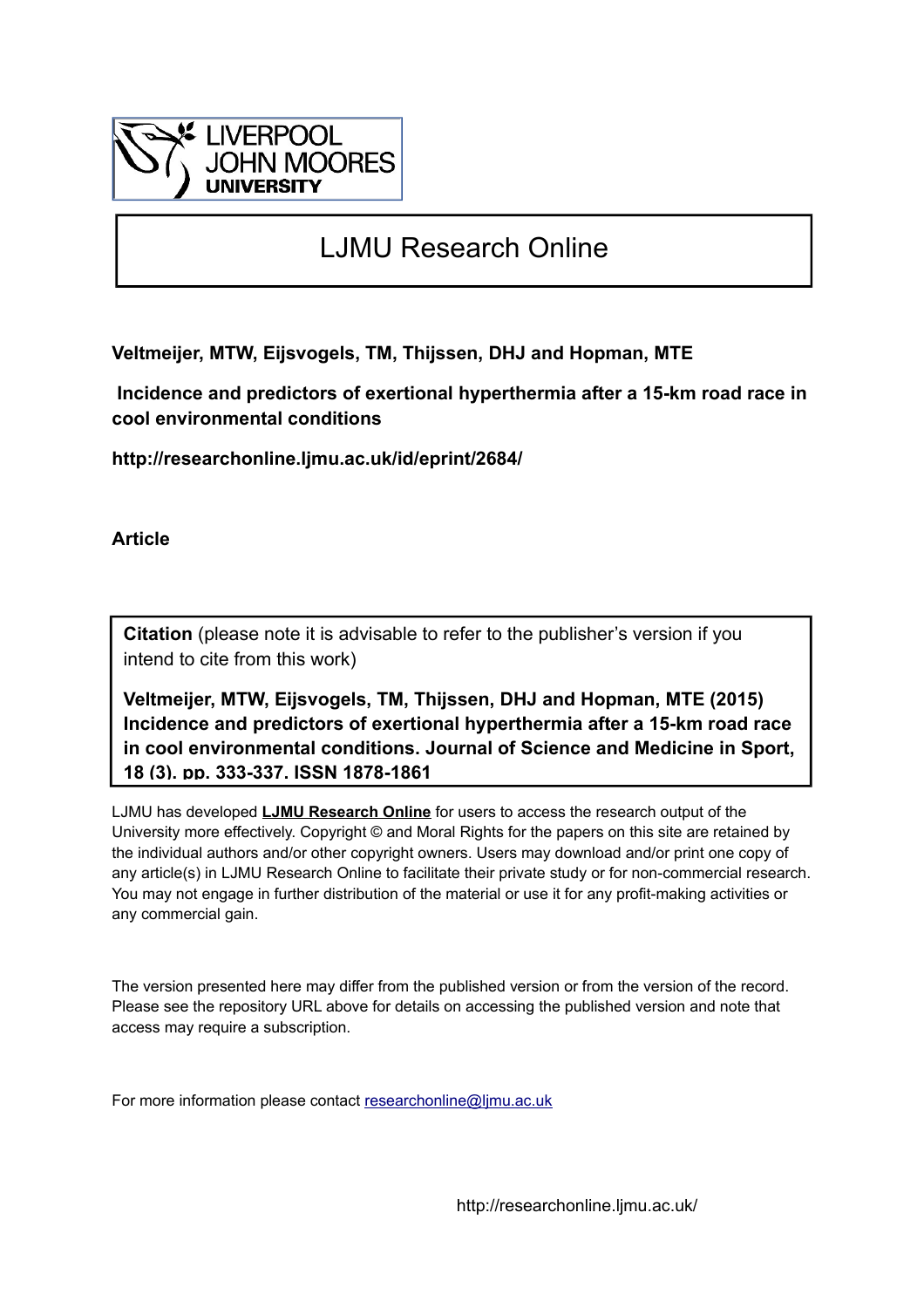| $\mathbf{1}$ | Incidence and Predictors of Exertional Hyperthermia After a 15-km                                                                     |
|--------------|---------------------------------------------------------------------------------------------------------------------------------------|
| 2            | <b>Road Race in Cool Environmental Conditions</b>                                                                                     |
| 3            |                                                                                                                                       |
| 4            | Matthijs TW Veltmeijer, MD <sup>a#</sup> , Thijs MH Eijsvogels, PhD <sup>a,b#</sup> , Dick HJ Thijssen, PhD <sup>a,c</sup> , Maria TE |
| 5            | Hopman, MD, PhD <sup>a</sup>                                                                                                          |
| 6            | # Both authors contributed equally to the manuscript                                                                                  |
| $\tau$       |                                                                                                                                       |
| 8            | aDepartment of Physiology, Radboud University Medical Centre, Nijmegen, the Netherlands; PO                                           |
| 9            | Box 9101, 6500 HB Nijmegen, the Netherlands                                                                                           |
| 10           | <sup>b</sup> Henry Low Heart Centre, Department of Cardiology, Hartford Hospital, Hartford, Connecticut,                              |
| 11           | USA;                                                                                                                                  |
| 12           | <sup>c</sup> Research Institute for Sport and Exercise Science, Liverpool John Moores University,                                     |
| 13           | Liverpool, United Kingdom                                                                                                             |
| 14           | Author for correspondence:                                                                                                            |
| 15           | Prof. Dr. Maria Hopman, E-mail: Maria.Hopman@Radboudumc.nl                                                                            |
| 16           |                                                                                                                                       |
| 17           | <b>Total Word Count: 3000</b>                                                                                                         |
| 18           | <b>Word Count Abstract: 249</b>                                                                                                       |
| 19           | <b>Total Number of Tables: 2</b>                                                                                                      |
| 20           | <b>Total Number of Figures: 1</b>                                                                                                     |
| 21           |                                                                                                                                       |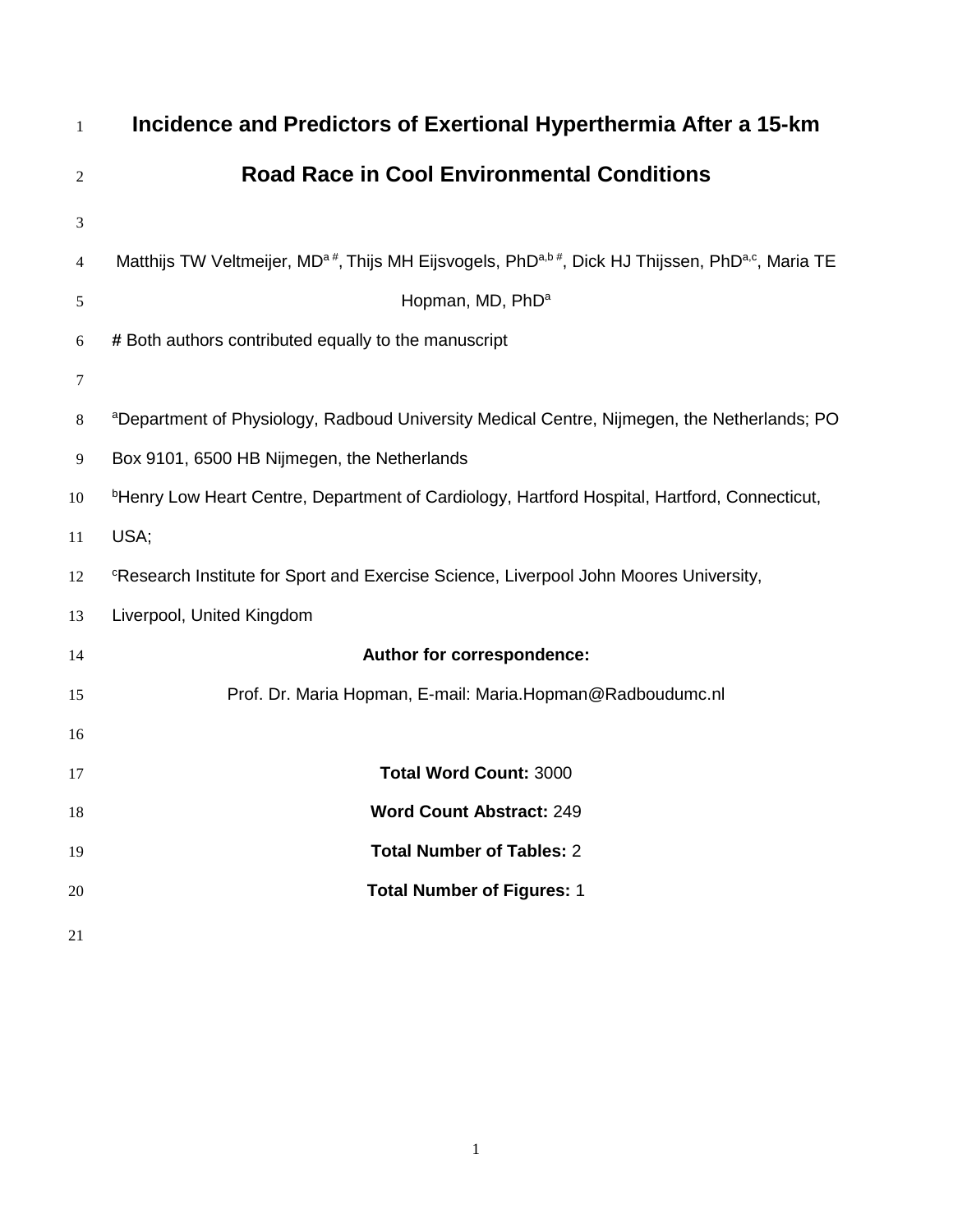### **ABSTRACT**

 **Objectives:** Current knowledge about the incidence and risk factors for exertional hyperthermia (core body temperature ≥40°C) is predominantly based on military populations or small-sized studies in athletes. We assessed the incidence of exertional hyperthermia in 227 participants of a 15-km running race, and identified predictors for exertional hyperthermia.

**Design:** Observational study.

 **Methods:** We measured intestinal core body temperature before and immediately after the race. To identify predictive factors of maximum core body temperature, we entered sex, age, BMI, post- finish dehydration, number of training weeks, fluid intake before and during the race, finish time, and core body temperature change during warming-up into a backward linear regression analysis. Additionally, two subgroups of hyperthermic and non-hyperthermic participants were compared. **Results:** In a WBGT of 11°C, core body temperature increased from 37.6±0.4°C at baseline to 37.8±0.4°C after warming-up, and 39.2±0.7°C at the finish. A total of 15% of all participants had exertional hyperthermia at the finish. Age, BMI, fluid intake before the race and the core body temperature change during warming-up significantly predicted maximal core body temperature (p<0.001). Participants with hyperthermia at the finish line had a significantly greater core body temperature rise (p<0.01) during the warming-up compared to non-hyperthermic peers, but similar race speeds (p=0.34).

 **Conclusion:** 15% of the recreational runners developed exertional hyperthermia, whilst core body temperature change during the warming-up was identified as strongest predictor for core body temperature at the finish. This study emphasizes that exertional hyperthermia is a common phenomenon in recreational athletes, and can be partially predicted.

 Key-words: Heatstroke, Heat Stress Disorders, Body Temperature Regulation, Exercise, Body Temperature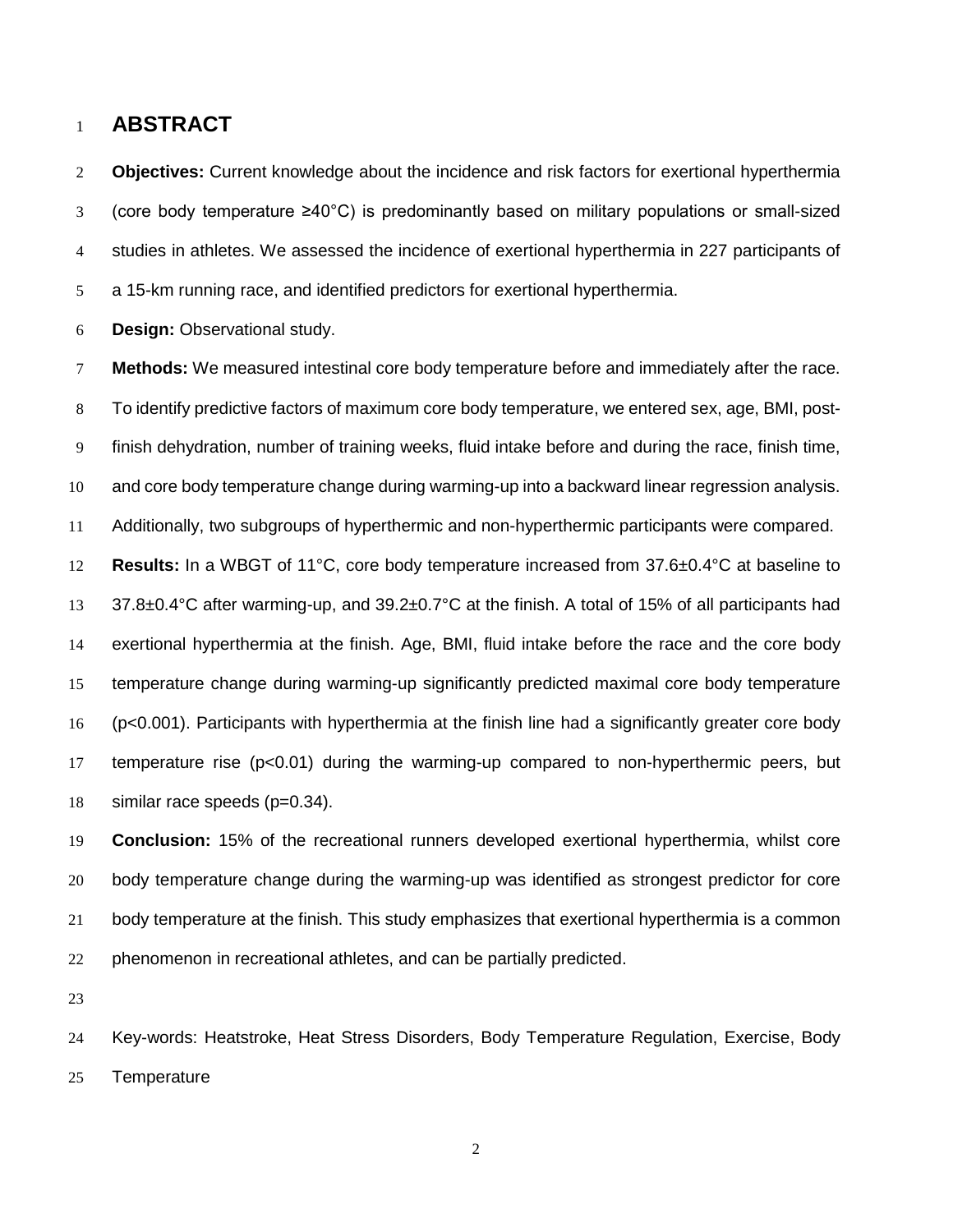## **Introduction**

2 Current knowledge about the incidence and risk factors for exertional hyperthermia (core body temperature (CBT) ≥40°C) and heat illness is largely based on retrospective studies investigating 4 military populations during military exercises.<sup>[1-5](#page-16-0)</sup> These studies involved well-trained soldiers performing continuous exercise (e.g. long-distance running) superimposed by bouts of high- intensity anaerobic exercise (e.g. heavy lifting). This type of exercise is substantially different from a typical athletic event popular in the general public, during which the athletes typically only perform continuous high-intensity exercise. Furthermore, paramount to the general public is that it is characterized by a wide range of individual traits, including a wide diversity in body mass, age 10 and training and health status. As all these factors may affect thermoregulatory responses differently, each individual may be subject to a different risk for developing heat-related problems, 12 such as exertional hyperthermia or heat illness.<sup>[4,](#page-16-2)[5](#page-16-3)[,7](#page-16-4)</sup> Previous studies that did focus on thermoregulation in participants of athletic events or outdoor time trials in cool to moderate 14 conditions are based on relatively small to moderate sample sizes.<sup>[8-10](#page-16-5)</sup> These studies reported exertional hyperthermia in 0-23% of their participants, mostly after performing marathon races, and this wide range makes it tenuous to draw any firm conclusions. In addition, no previous authors have confirmed whether this knowledge is applicable to the general public based on measurements in a large and heterogeneous sample size. Based on previous literature, risk 19 factors for heat illness such as metabolic rate (i.e. running speed),<sup>[8,](#page-16-5)[11,](#page-16-6)[12](#page-16-7)</sup> dehydration at the finish 20 Iine and low fluid intake before and during the race,<sup>[13-15](#page-17-0)</sup> increased body mass index,<sup>[3,](#page-16-8)[13,](#page-17-0)[16](#page-17-1)</sup> poor 21 training,<sup>[3](#page-16-8)</sup> advanced age<sup>14</sup> and male sex<sup>17</sup> could significantly predict CBT at the finish line. However, it has never been confirmed whether these risk factors can be applied to identify athletes at risk of developing hyperthermia during large sports events.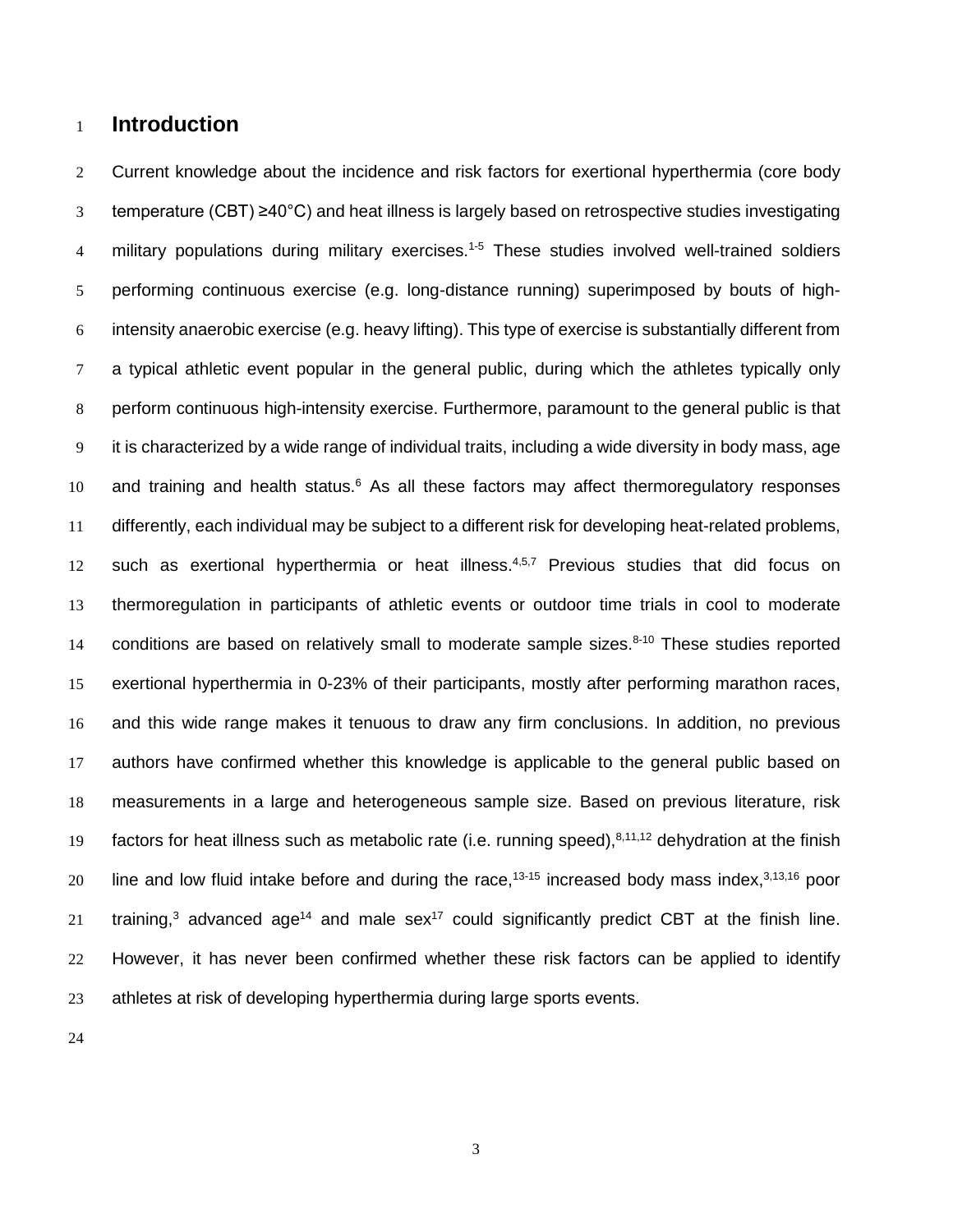Therefore, the main purpose of this study was to assess the CBT in a large (n=230) 2 heterogeneous group of participants of a 15-km running race (Seven Hills Run, Nijmegen, the Netherlands). This race is one of the largest running events held in the Netherlands (>30.000 participants), and holds the men's and women's 15-km world records set in 2010 and 2009 respectively. As a secondary purpose, we identified factors that significantly predicted CBT at the finish line using a backward linear regression analysis. The third aim was to assess the differences between athletes finishing with a high CBT versus those with a low CBT, in order to identify key features that may explain the CBT rise during exercise. To that end, we compared body and race characteristics in athletes with a finish CBT ≥40°C (hyperthermic athletes) to an equally sized group of athletes that finished with the lowest CBT of all participants (non-hyperthermic athletes).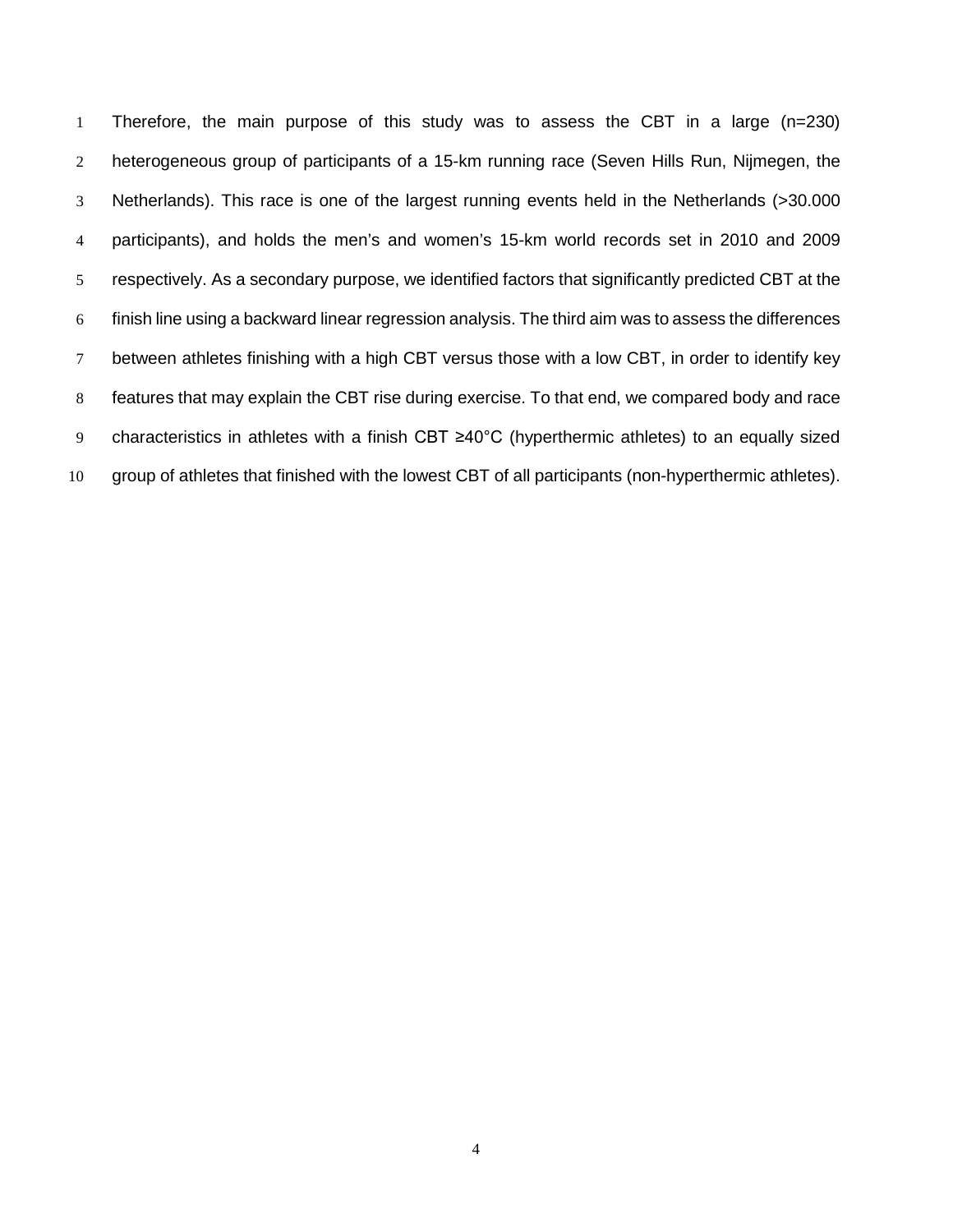## **Methods**

 Five-hundred participants of the Seven Hills Run were randomly contacted and, if interested, were sent a study protocol. All volunteers were screened for the presence of any exclusion criteria for using the temperature pill: 1. a history of obstructive or inflammatory bowel disease, or any prior abdominal surgery, 2. the presence of any implanted electric (medical) device, 3. a scheduled MRI scan within 1 week after the event, or 4. pregnancy. Two hundred-thirty participants were included in the study: 111 men and 116 women, were aged 45±11 years and had a BMI of 22.7 $\pm$ 2.7 kg/m<sup>2</sup> (Table 1). Study procedures were approved by the Radboud University Medical Centre Ethics Committee, accorded to the principles of the Declaration of Helsinki, and all participants provided written informed consent before participation.

 Prior to the race, participants completed a questionnaire pertaining to their physical training. Participants self-reported their fluid intake from the time of getting out of bed on the day of the race and during the race. Body weight was measured before and after the race in a laboratory set up 50 meters from the finish line. CBT was measured at baseline in the laboratory about 2 hours before the start, 1 minute before the start (i.e. after warming-up), and within 15 seconds after finishing. Due to the large total number of participants in the race, runners started the race phased into in 9 separate 'waves' over a 1 hour period. Ten research assistants measured CBT in 25±1 participants per wave using 5 wireless receivers. Participants with a CBT ≥40°C upon finishing were compared to an equal number of participants that finished with the lowest CBT.

 Participants ingested an individually calibrated telemetric temperature pill at least five hours (8 a.m.) before the race (start 1 p.m.) to prevent interaction of the CBT measurements with fluid 24 ingestion during testing.<sup>[18](#page-17-4)</sup> CBT was measured using a portable telemetry system (CorTemp<sup>™</sup> system, HQ Inc., Palmetto, USA). This measuring system has been demonstrated to safely and 26 reliably measure CBT.<sup>[19,](#page-17-5)[20](#page-17-6)</sup> The average of three consecutive measurements for each time point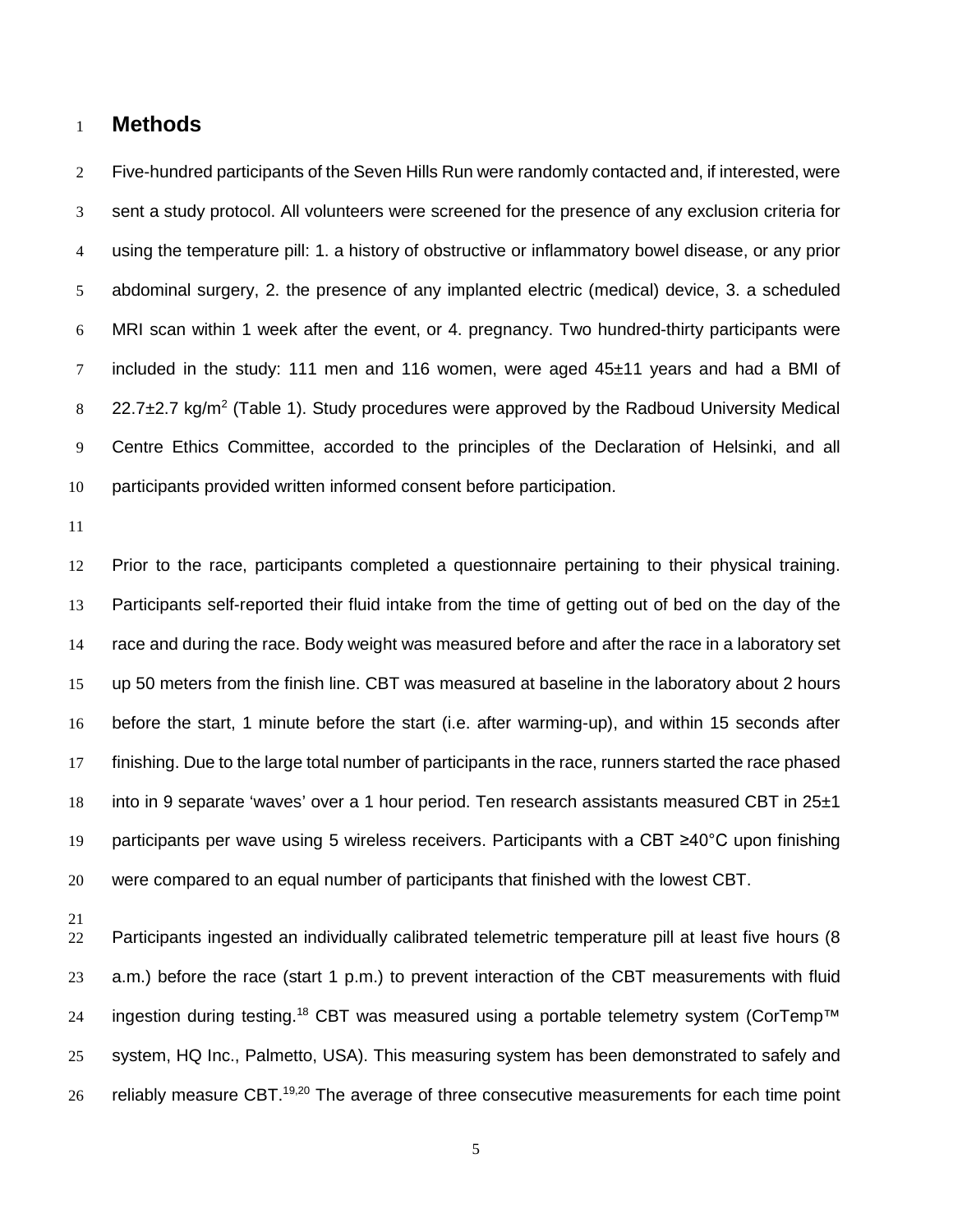was used for further analyses. The change in CBT during warming-up was calculated by 2 subtracting CBT at baseline from the CBT before the start of the race.

 Body weight was measured to the nearest 0.1kg using an automatically calibrated balance (Seca 888; Hamburg, Germany) before and within 10 minutes after the race. The relative change in 5 body weight was calculated and dehydration was defined as a body weight loss of ≥2%.<sup>[21](#page-17-7)</sup> Participants were allowed to drink *ad libitum* before and during the race, whilst they self-reported the time and amount (standard sized cups, bottles, etc.) of their individual fluid intake before and during the race. No restrictions were imposed on the type of fluids consumed, though participants were requested to refrain from drinking between finishing and the second body weight measurement to avoid overestimating the post-race body weight. Furthermore, body weight change during the race (delta body weight) was corrected for fluid intake during the race by adding the fluid intake to the delta body weight.

 Individual split times after 5-, 10- and 15-km were obtained from the organizational measuring system (ChampionChip*®*, MYLAPS, Nijmegen, the Netherlands).

 Wet bulb globe temperature (WBGT) was measured every 30 minutes throughout the day using a portable climate monitoring device (Davis Instruments Inc., Hayward, U.S.A.) positioned in the start/finish area.

 Statistical analyses were performed using the Statistical Package for the Social Sciences (IBM SPSS Statistics for Windows, Version 20.0. IBM Corp., Armonk, NY, USA). Data was reported as mean±standard deviation unless otherwise indicated. A backward linear regression analysis was used to identify factors that significantly predicted finish CBT. Age, sex, BMI, finish time, fluid intake before and during the race, the presence of post-finish dehydration, the delta CBT between baseline and the start and the number of training weeks were included as potential factors that could predict finish CBT. Differences between the subgroups of hyperthermic and non-hyperthermic participants were tested using a Student's *t*-test for the continuous data, and a chi-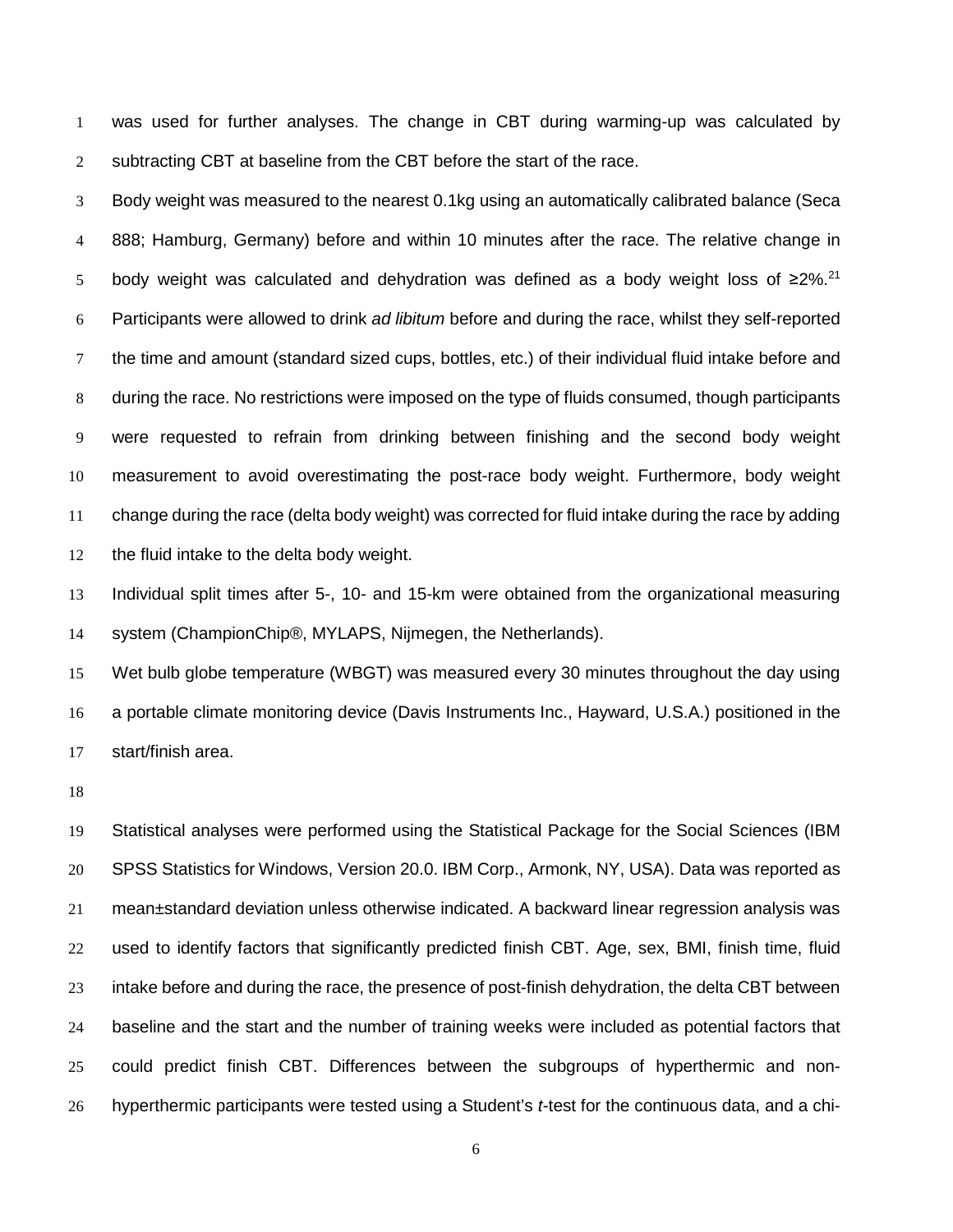- square test for the nominal data (i.e. the presence of post-finish dehydration). The significance
- level was set at p≤0.05.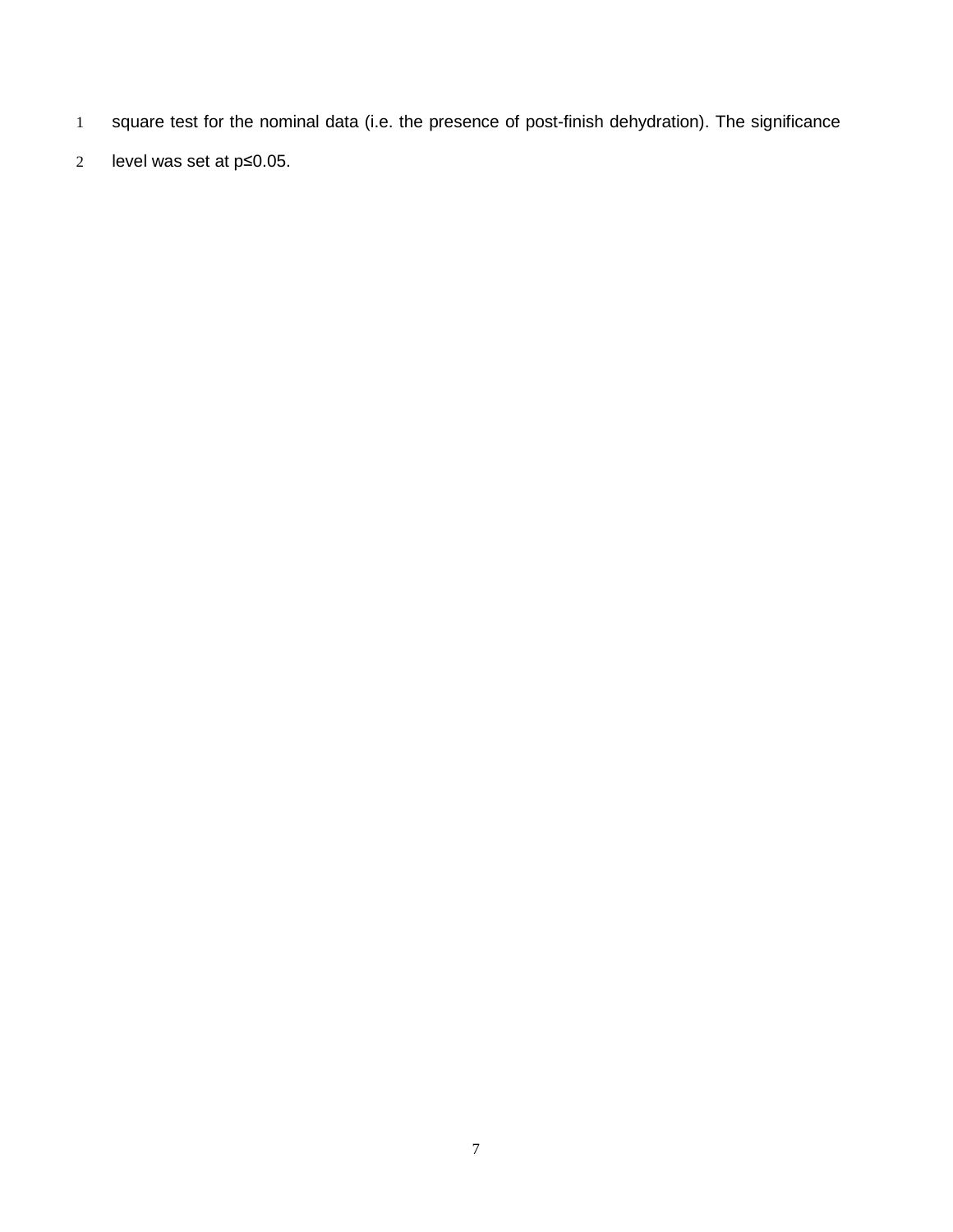## **Results**

 The average race time was 79±13 min (range 55–165 min), with a mean running speed of 11.7±1.8 km/h (Table 1). Furthermore, the split times after every 5-km point were comparable (p=0.33) across the race. Under cool environmental conditions (WBGT was stable at 11°C 5 throughout,  $T_{DRY-BULB}$  10.5°C, relative humidity 87%), CBT increased from 37.6 $\pm$ 0.4°C at baseline 6 to 37.8 $\pm$ 0.4°C after the warming-up at the start, and was 39.2 $\pm$ 0.7°C upon finishing (Figure 1). CBT could not be measured at the finish line in 18 participants (8%). Thirty-one participants(15%) showed a CBT ≥40°C and were hence classified as being hyperthermic. None of the participants reported any apparent heat-related physical complaints.

 Between baseline and finish, a 1.5±0.6% reduction in total body weight was observed, and 21% of all participants were classified as dehydrated (≥2% decrease in body weight). Self-reported fluid intake before the start of the race was 1.18±0.47L, whilst intake was 0.06±0.12L during the race.

 The backward linear regression model (r=0.41, p<0.001) identified age (B = -0.01, p=0.03), BMI (B=0.06, p<0.01), self-reported fluid intake before the race (B=-0.30, p=0.02) and CBT change during warming-up (β=0.56, p<0.001) as parameters that significantly predicted CBT at the finish line (Table 2). Sex, finish time, self-reported fluid intake during the race, the presence of post- finish dehydration and number of training weeks were also entered into the regression analysis, but did not appear to influence finish CBT. These results remained unchanged when the analysis was repeated after replacing the total finish time for the split time in the last 5-km.

 CBT change during warming-up was identified as the strongest predictor in our model. Accordingly, we were interested in the risk stratification of participants that demonstrated a CBT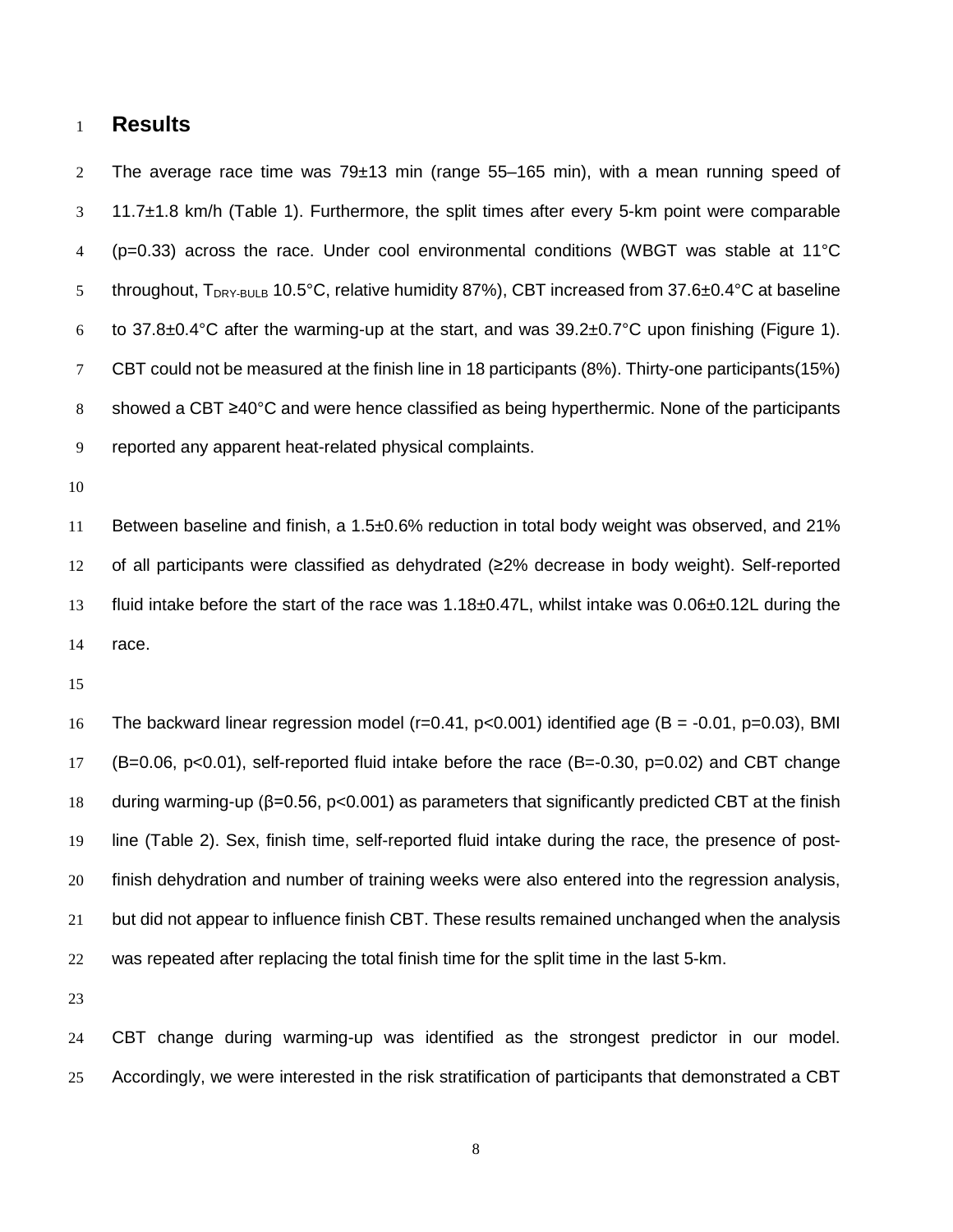1 change during warming-up that was 2 times higher than the group average  $(0.2^{\circ}C)$ . Therefore, we created a new dichotomous variable in which participants were classified to a CBT rise ≤0.4°C or >0.4°C during warming-up. Exertional hyperthermia occurred significantly (p<0.001) more frequent in the participants with a CBT rise >0.4°C (33.3%) compared to participants with a CBT rise ≤0.4°C (9%) during warming-up (OR: 5.1, 95% CI: 2.2-11.7).

 Two subgroups comprising 31 hyperthermic participants and 31 participants that finished with the lowest CBT of the total group (non-hyperthermic group) were selected for additional analyses with respect to body and race characteristics (Table 1). Within these groups, no differences were found for age, BMI, physical activity, race times, or body weight changes. The CBT change between baseline and the start of the race was significantly greater in the hyperthermic participants compared to the non-hyperthermic group (p<0.01). Furthermore, self-reported fluid intake before the race was significantly higher in the non-hyperthermic participants compared to the hyperthermic participants (p<0.05), whilst self-reported fluid intake during the race was similar in both groups.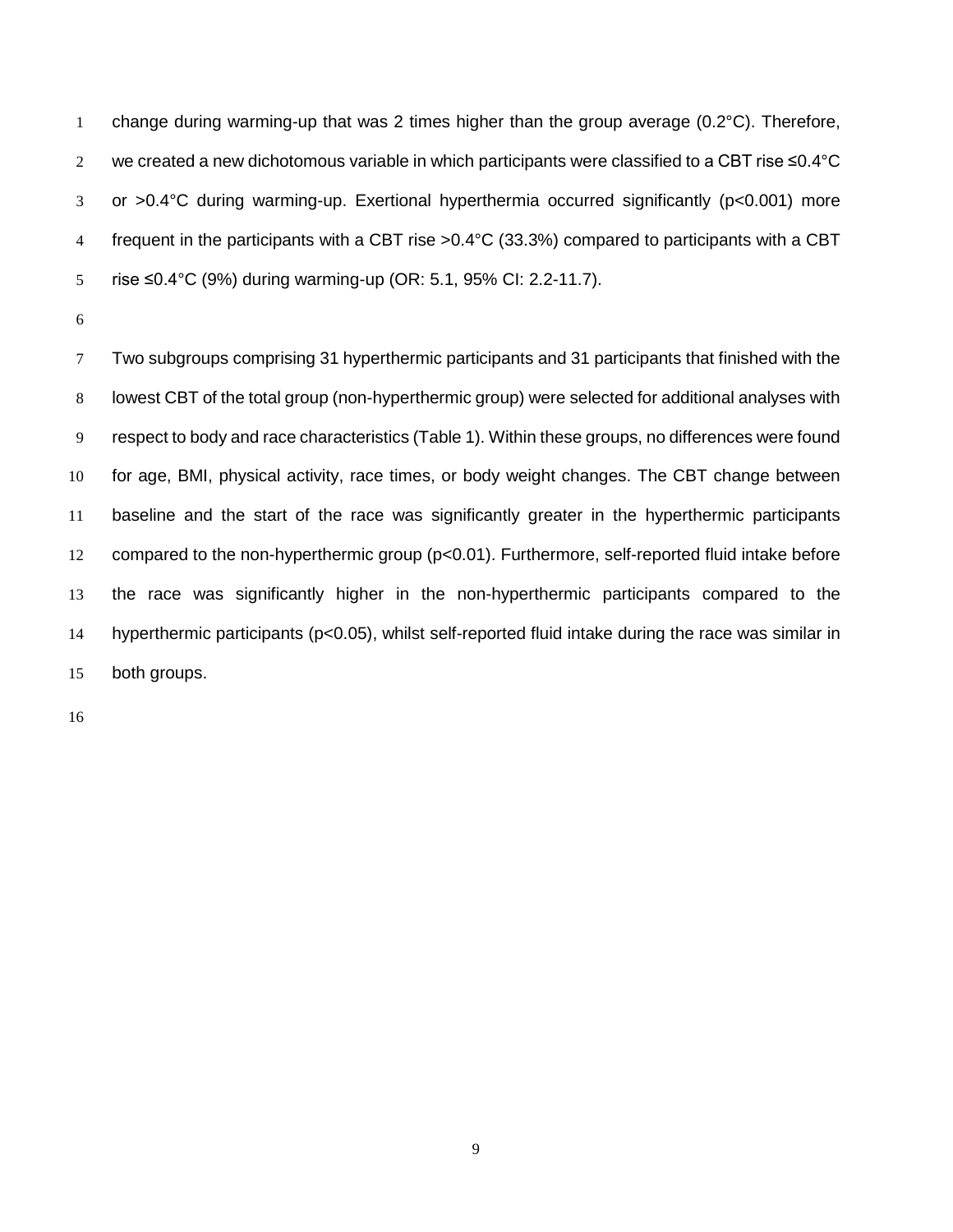## **Discussion**

 This study assessed the incidence of exertional hyperthermia in a large and heterogeneous group of athletes during a 15-km running event. We found that 15% of our participants passed the finish line with a CBT ≥40°C. Taking into consideration that approximately 30.000 participants entered the race, this would mean that as many as 4.200 participants may have developed exertional hyperthermia. We found that age, BMI, CBT change during warming-up and self-reported fluid intake before the race predicted CBT at the finish line, whereas sex, self-reported fluid intake during the race, the presence of post-finish dehydration, and the number of training weeks had no impact on finish CBT. Interestingly, we found no differences in body and race characteristics between the subgroups of hyperthermic athletes and their non-hyperthermic peers, apart from a higher (0.3L) fluid intake before the race by the non-hyperthermic athletes. However, the CBT change after the warming-up was significantly greater, and self-reported fluid intake before the race was significantly lower in the hyperthermic participants compared to the non-hyperthermic participants. Additionally, we found that athletes with a CBT rise after warming-up >0.4°C were significantly more likely (OR 5.1) to develop hyperthermia at the finish line. These results suggest that exertional hyperthermia is a common phenomenon in recreational athletes, does not necessarily result in physical complaints or a reduced exercise performance, and can be partially predicted.

 To our knowledge, this is the first study to measure CBT at the finish line in a large and heterogeneous group of runners. We found that 15% of our participants developed a CBT ≥40°C after 15-km running in cool conditions. Previous smaller-sized studies demonstrated that 23 exertional hyperthermia occurs frequently during military exercises and athletic events, [9](#page-16-9)[,16,](#page-17-1)[22](#page-17-8) and our results are the first that confirm the relatively high incidence in a large sample-size from the general public. Interestingly, the reported incidence of hyperthermia in the present (15%) and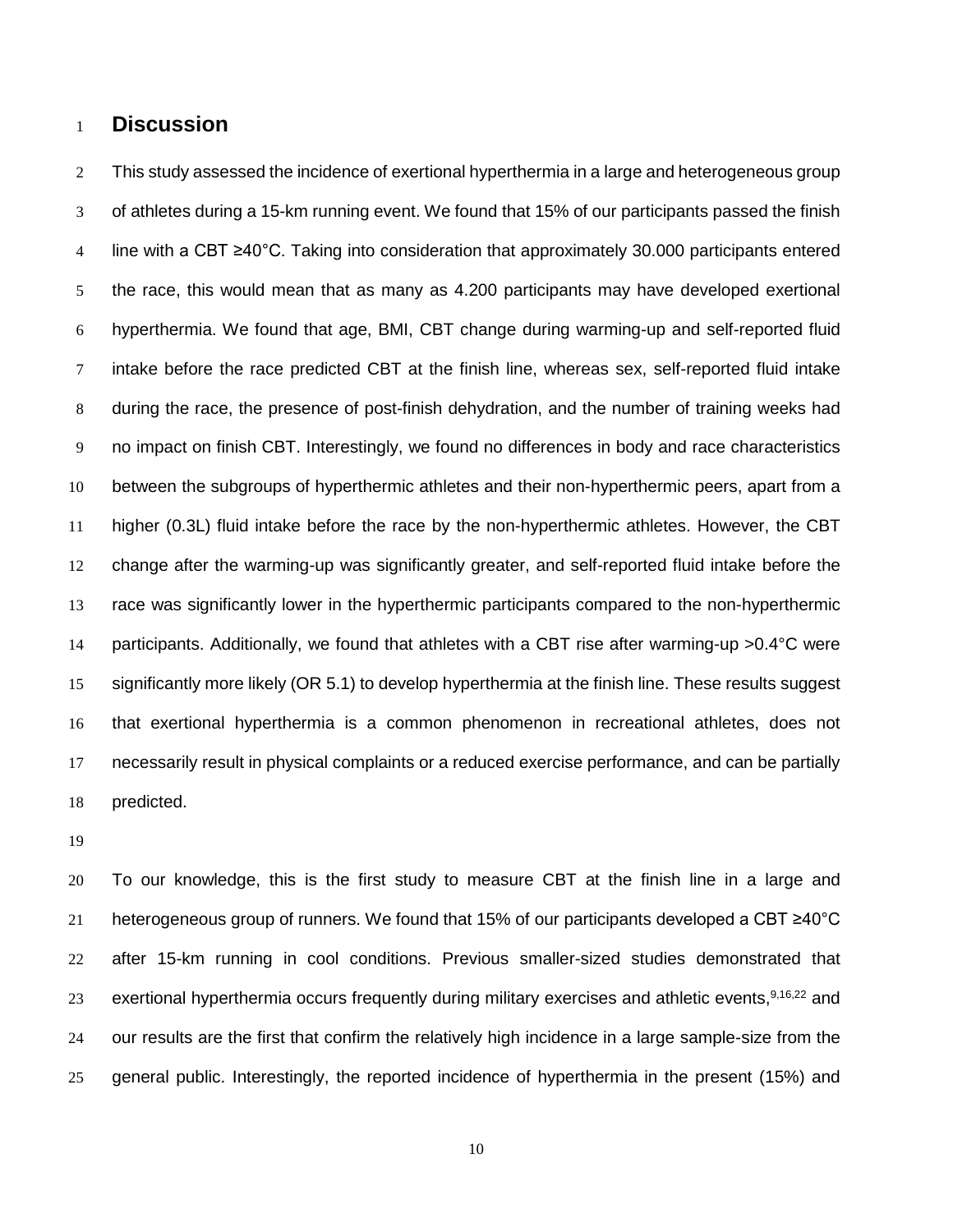1 previous studies (50% and 56%)<sup>9,[22](#page-17-8)</sup> seems to be higher than the reported CBT in several other studies (0%, 3% and 11%).  $^{10,11,23}$  $^{10,11,23}$  $^{10,11,23}$  $^{10,11,23}$  $^{10,11,23}$  The difference may relate to cooler conditions or longer exercise duration that was possibly performed at lower exercise intensity in the studies that found a smaller incidence. Another potential explanation might relate to the use of rectal probes in the three latter studies, which were inevitably inserted several minutes after finishing the race. As passive cooling 6 may result in a CBT drop of 0.2-0.5°C within the first 5 minutes post-exercise,<sup>[24](#page-18-1)</sup> the studies measuring rectal temperatures may have in fact underestimated the actual CBT in their participants.

 Despite the high incidence of exertional hyperthermia, none of our participants reported any apparent heat-related complaints. Furthermore, we found no differences in race times between the subgroups with and without exertional hyperthermia, nor any differences in split times at the 5-, 10- and 15-km points (i.e. a stable running pace throughout the race). These results suggest that hyperthermia *per se* does not necessarily result in a reduced exercise performance. Previous authors have questioned the presence of a 'critical' CBT threshold for a reduced exercise 16 performance, [9,](#page-16-9)[25](#page-18-2) the latter of which is thought to be caused by a neurologically-mediated sustained 17 decrease in muscle force production.<sup>[26](#page-18-3)</sup> Based on a substantially larger sample-size, our results raise the same hesitations. Tolerance for hyperthermia is widely variable amongst athletes, but 19 was demonstrated to be better in ambient conditions that favour low skin temperatures.<sup>[9,](#page-16-9)[25,](#page-18-2)[27](#page-18-4)</sup> The relatively cool environmental conditions in the present study may therefore at least partially explain why both the hyperthermic and non-hyperthermic participants were able to preserve their race times throughout the race. It would be of great interest to further explore this by assessing CBT and skin temperature in a large group of athletes during a similar running event under cool, moderate and hot environmental conditions, and investigate whether hyperthermia only leads to reduced performance levels when skin temperatures are high.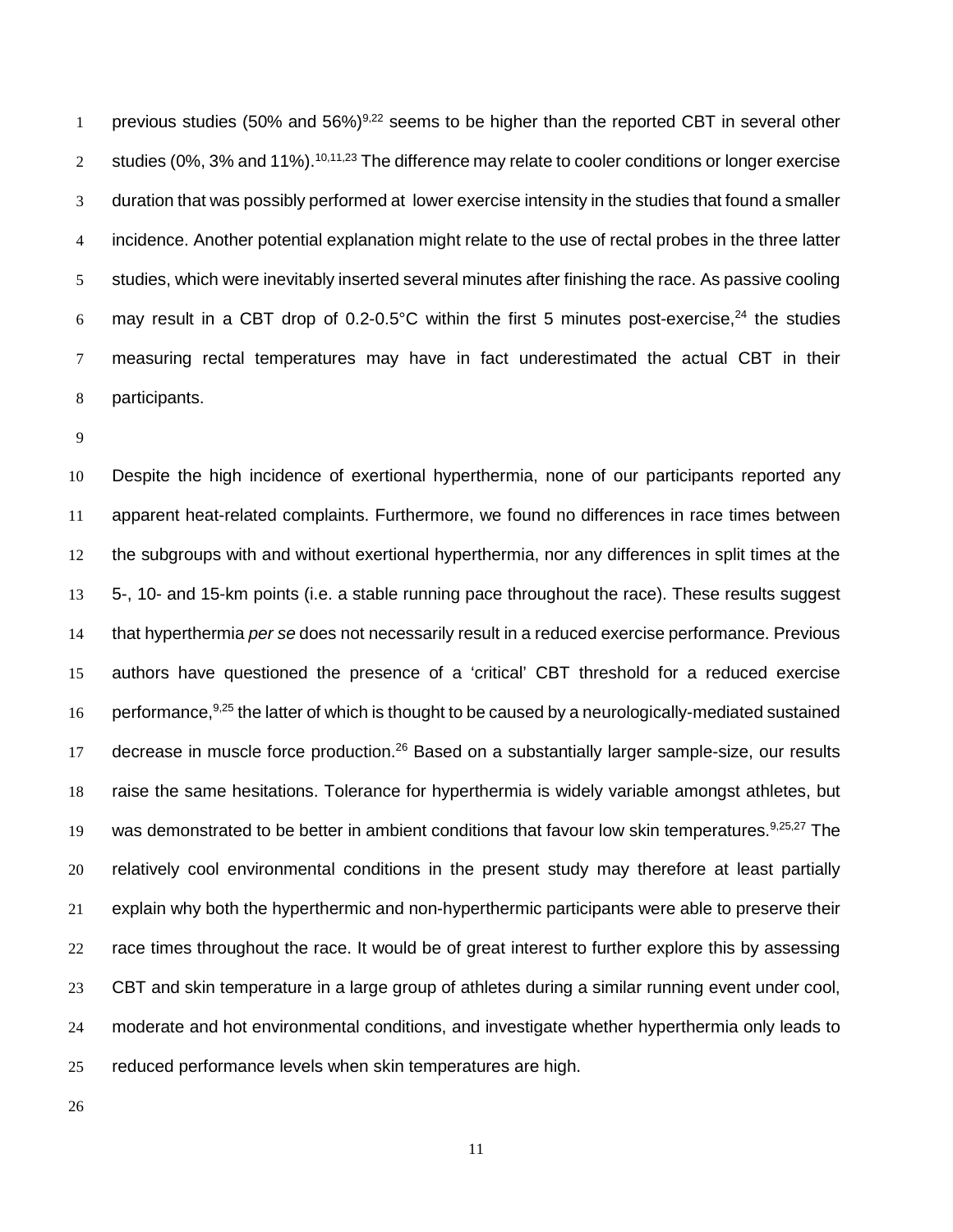Interestingly, participants who showed a CBT rise >0.4°C between baseline and the start of the race (i.e. after warming-up) had a significantly higher occurrence (OR 5.1) of exertional hyperthermia upon finishing than participants who had a lower CBT rise during warming-up. Furthermore, the hyperthermic participants had a significantly greater CBT rise during the warming-up compared to their non-hyperthermic peers. This finding raises the question as to whether a strong CBT rise during warming-up can help in identifying athletes at risk of developing hyperthermia during the race. To our knowledge, no such relationship has been reported previously. However, it has been reported that a previous episode of heat illness predisposes 9 athletes for a repeat event,<sup>[13](#page-17-0)</sup> suggesting that an intrinsic predisposition for heat illness may exist. This hypothesis is reinforced by our finding that athletes with the strongest CBT rise after the warming-up were significantly more likely to become hyperthermic at the finish line, which suggests that a similar intrinsic predisposition for developing hyperthermia may exist as well. The clinical implication of this finding is that measuring the CBT rise during warming-up may aid in identifying individuals who should be monitored more carefully, and may help initiate a more direct treatment strategy if problems do occur (i.e. physical complaints or performance detriments). Furthermore, it might also help to identify individuals who are most likely to benefit from any pre-cooling interventions.

 By measuring a large number of possible predictive factors for the finish CBT, we were able to 20 predict 16.7% of the total finish CBT. The finding that a higher self-reported fluid intake before the race was predictive for a lower finish CBT in both the total group (regression analysis) and in the non-hyperthermic subgroup *versus* the hyperthermic subgroup could relate to a difference in hydration status prior to the exercise bout. Since we did not measure the participants' hydration status before the start of the race (e.g. through measuring urinary specific gravity at baseline), it is difficult draw any definitive conclusions about this. However, previous literature recommended that the consumption of ~0.4-0.5L of fluids 4 hours before the start of exercise ensures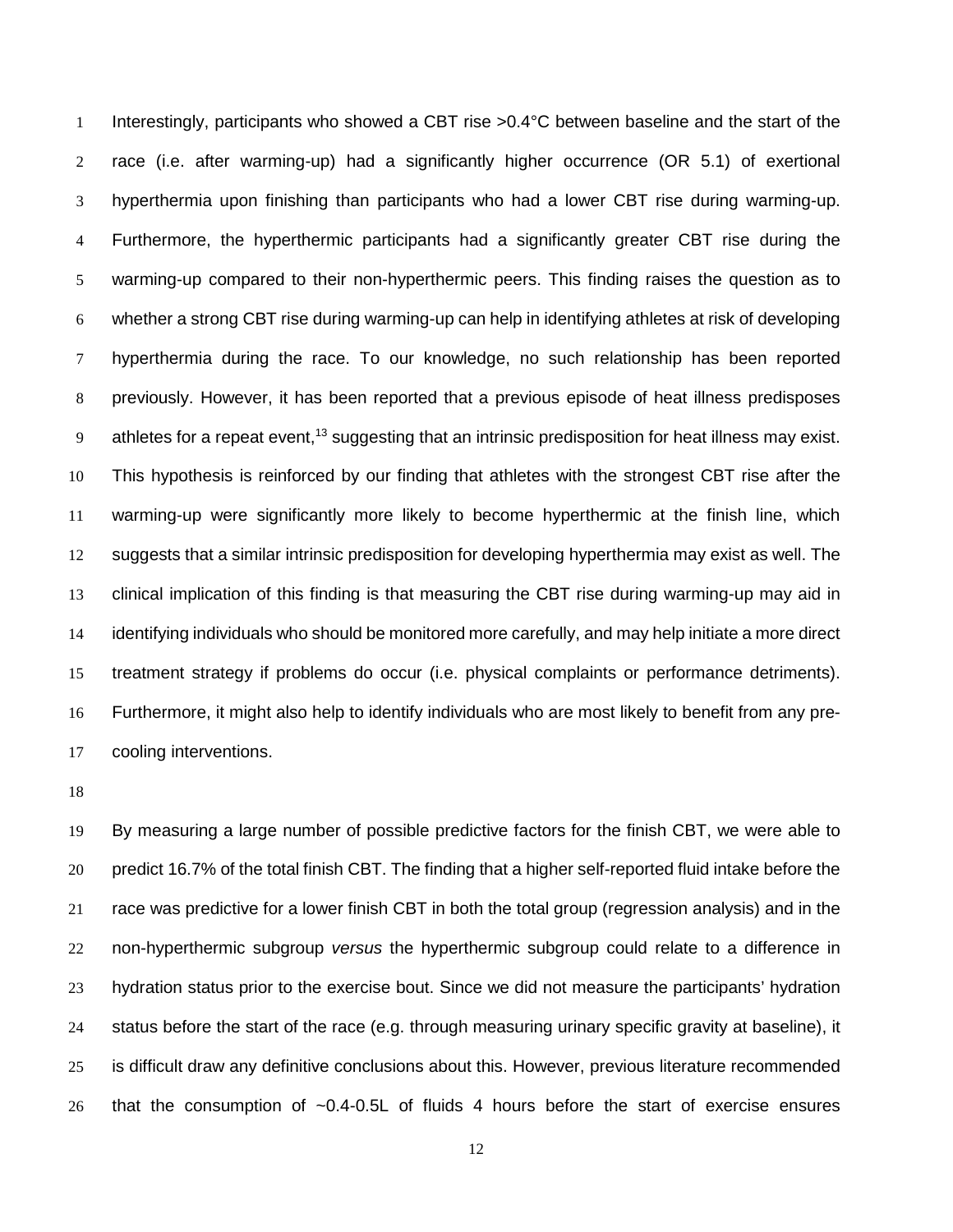1 euhydration at the start of exercise.<sup>28</sup> Since the participants of the present study consumed  $2 \quad 1.2\pm0.5$  L of fluids in the ~6 hour time span prior to the race, it is likely that they started the race in a euhydrated state. Apart from the potential role of fluid intake before the race, we found no other differences between both subgroups of hyperthermic and non-hyperthermic participants. This emphasizes the difficulty to predict CBT during exercise using traditional measures. Previous 6 studies have shown that exercise intensity and physical fitness affect CBT during exercise.  $3,12,13$  $3,12,13$  $3,12,13$  As our study was performed under race conditions, most participants performed in the upper range of their possible exercise intensity levels. This leaves only a small range of exercise intensities to correlate with CBT, and may explain why we did not find a significant relationship between both parameters.

 The strengths of this study are the inclusion of a large and heterogeneous group of participants, the real-life race setting in which participants reach peak performances that cannot be simulated 13 in a laboratory situation, and the fact that we measured CBT within seconds after finishing instead of several minutes after finishing. However, this study was limited by the fact that no correction was applied for sweat entrapment in the participants' clothing after the race in regard to the body weight measurement after the race. Based on previous literature, it is known that not correcting 17 for sweat entrapment in clothing may lead to a measurement error of  $10\%$ [.](#page-16-5)<sup>8</sup> As subjects in the present study had an average weight loss of -1.0±0.5 kg, actual sweat losses might have been underestimated by ~0.10 kg on average. However, since the average change in body weight in the present study was already limited and remained below the recommended maximal weight change of  $2\%$ , <sup>21</sup> we believe that this small underestimation did not substantially influence our conclusions.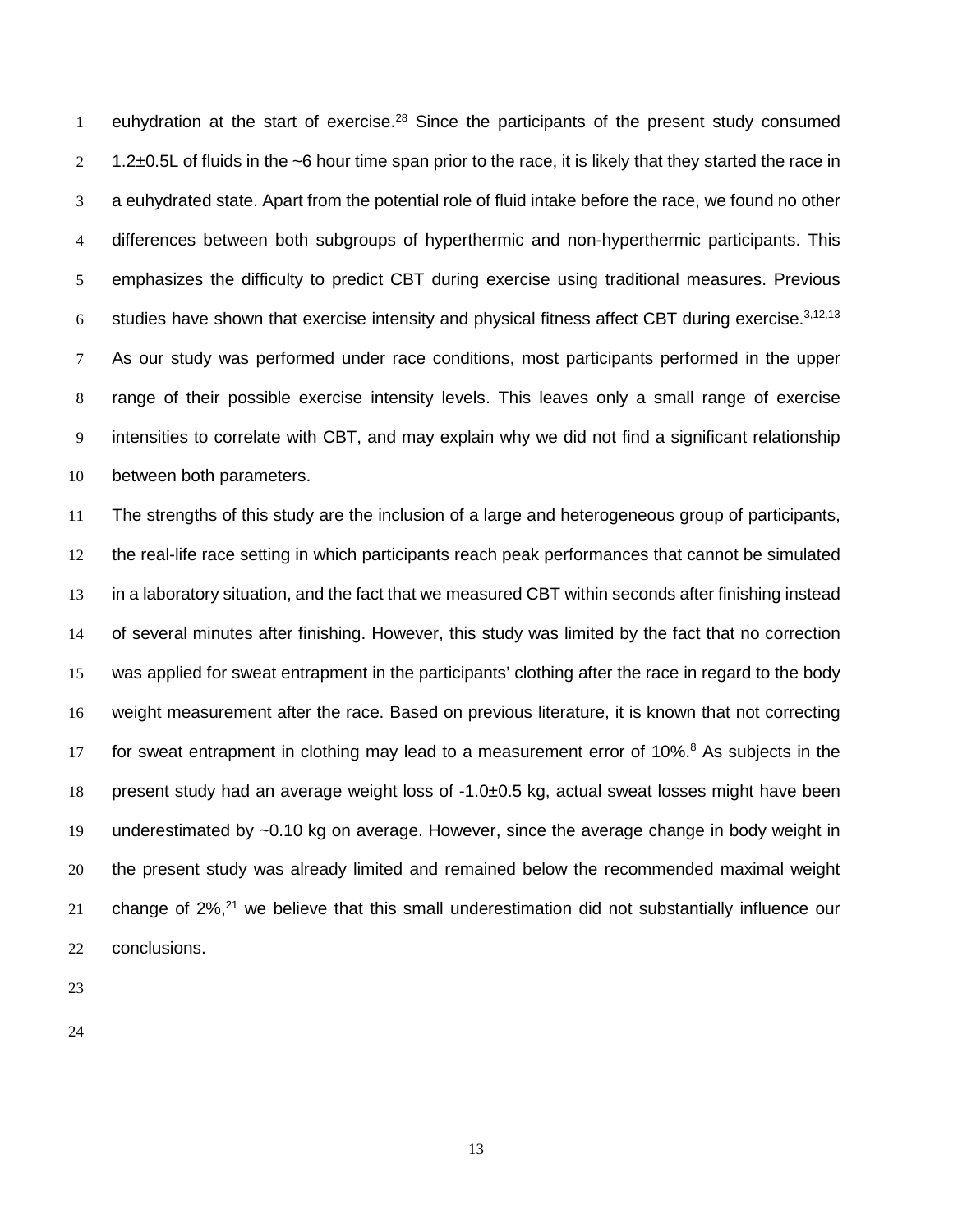## **Conclusion**

2 In cool environmental conditions (WBGT 11°C), 15% of the participants passed the finish line with exertional hyperthermia. The stable and similar race speeds in both the hyperthermic and non- hyperthermic participants suggest that hyperthermia *per se* does not necessarily result in performance detriments. The limited value of the predictors of the increase in CBT and the great similarities between both subgroups of hyperthermic and non-hyperthermic participants, emphasizes the difficulty to predict CBT during exercise. However, we did find that participants with a CBT rise after the warming-up >0.4°C were significantly more likely to develop hyperthermia at the finish line (OR 5.1), which may provide new prospects for predicting CBT and associated heat related problems during exercise.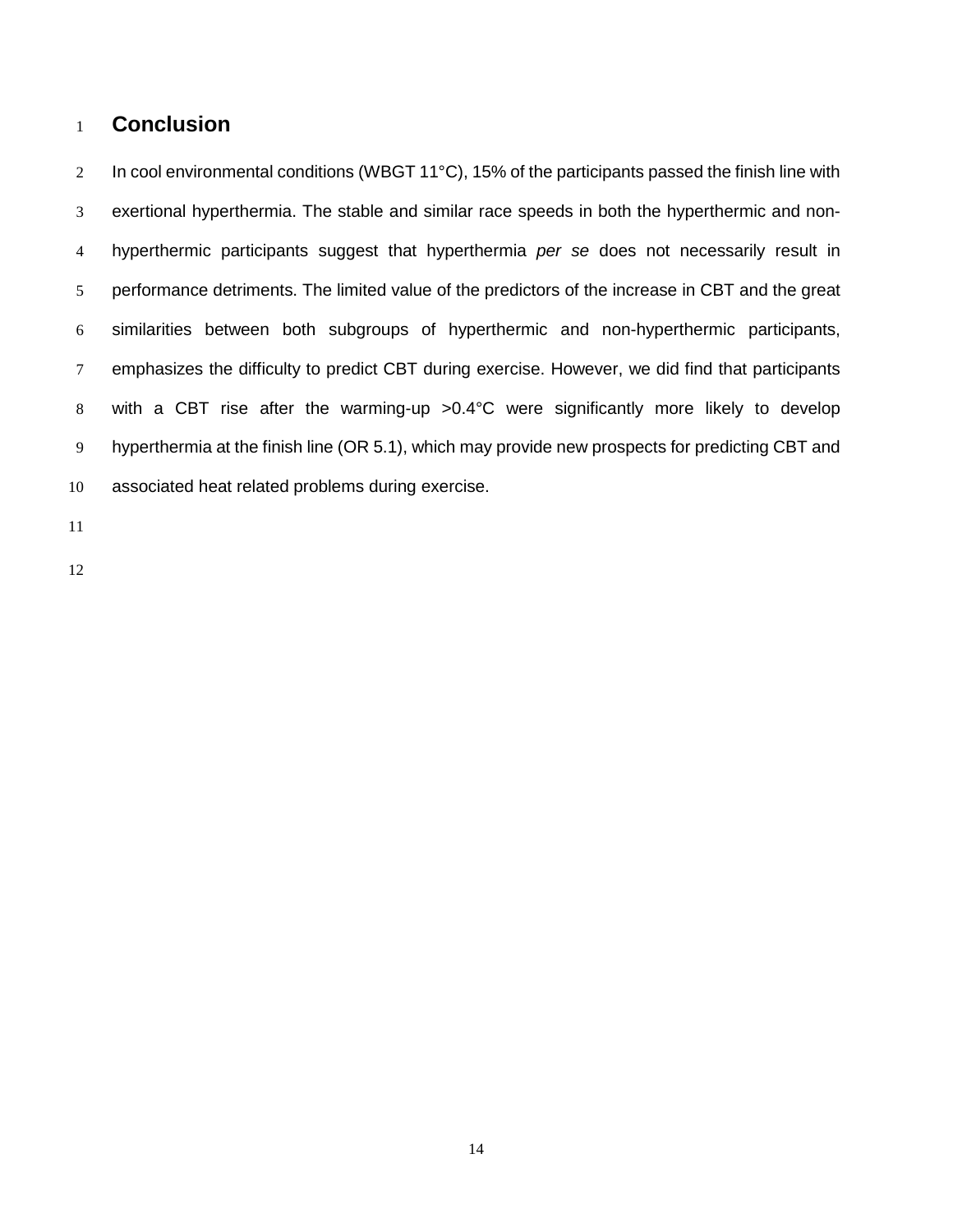## **Practical implications**

2 • Athletes who show sharp rises in their body temperature at an early stage of exercise may be at increased risk of developing exertional hyperthermia. This finding could aid in identifying any athletes who are at increased risk, so that they can be monitored more carefully if desired.

- Furthermore, identifying athletes with the sharpest rises in body temperature during warming-up may also aid in identifying those athletes that may benefit the most from cooling interventions.
- We provide evidence that hyperthermia does not necessarily result in a reduced exercise performance or lead to health problems. This implies that no immediate action needs to be taken when an athlete is hyperthermic without presenting with physical complaints or performance detriments.
- 

 **Acknowledgements:** We thank the following persons for their invaluable assistance with the collection of data: S. van Dartel, R. Meurders, M. Sander, R. Scholten, P. de Groot, N. van Duijnhoven, T. Schreuder,

B. Hijmans-Kersten, J. Evers and 40 other volunteers during this study.

 Furthermore, we thank the organization of the 'Seven Hills Run' for providing facilities to set up our on-site laboratory.

This study was funded by the Department of Physiology of the Radboud University Medical Centre.

Dr. Eijsvogels received a Rubicon Grant (825.12.016). Dr. Thijssen is financially supported by the

Netherlands Heart Foundation (E. Dekker-stipend 2009T064).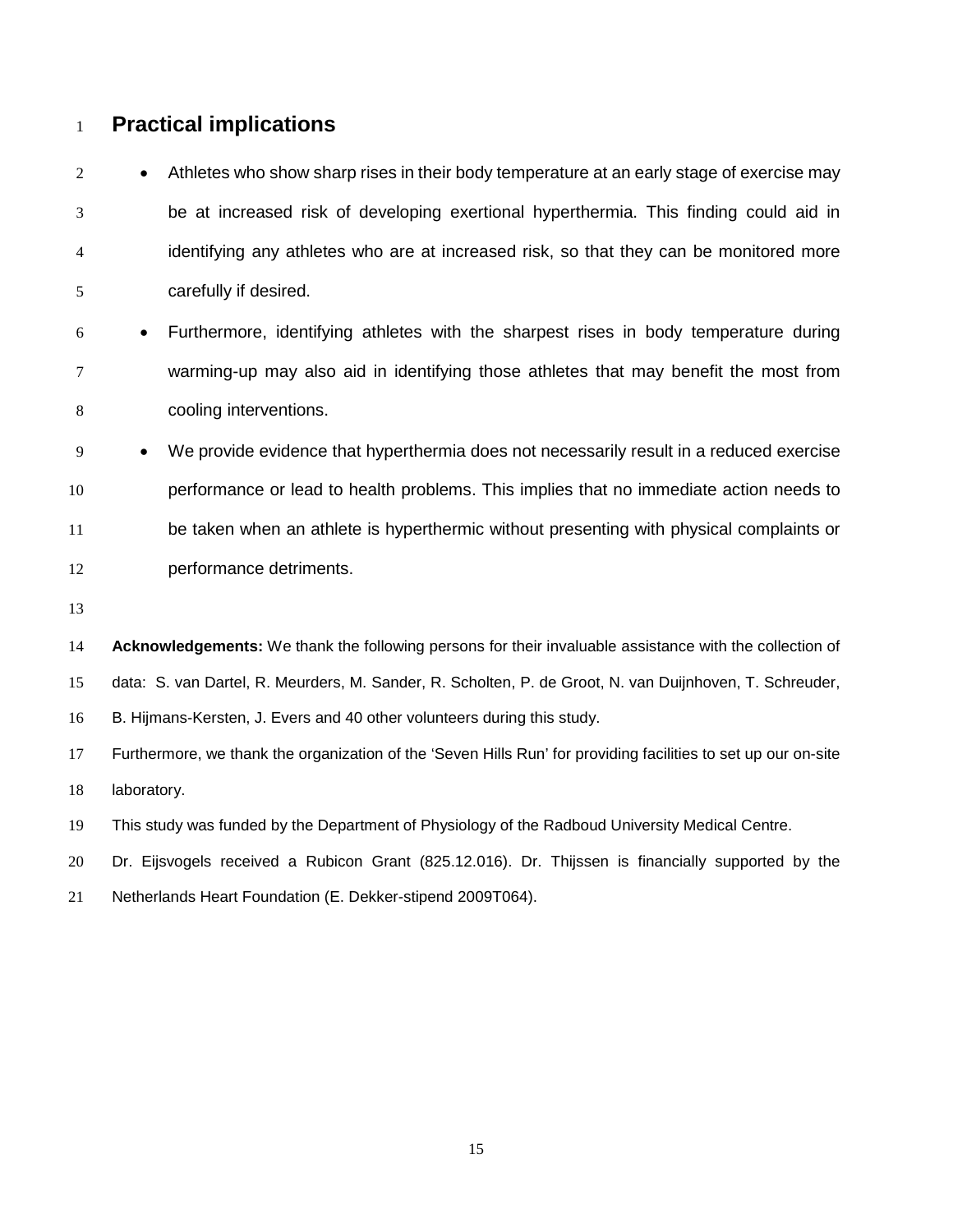## **References**

<span id="page-16-10"></span><span id="page-16-9"></span><span id="page-16-8"></span><span id="page-16-7"></span><span id="page-16-6"></span><span id="page-16-5"></span><span id="page-16-4"></span><span id="page-16-3"></span><span id="page-16-2"></span><span id="page-16-1"></span><span id="page-16-0"></span>

| 3                | 1.  | Carter R, 3rd, Cheuvront SN, Williams JO, et al. Epidemiology of hospitalizations and   |
|------------------|-----|-----------------------------------------------------------------------------------------|
| 4                |     | deaths from heat illness in soldiers. Med Sci Sports Exerc. 2005; 37(8):1338-1344.      |
| 5                | 2.  | Rav-Acha M, Hadad E, Epstein Y, Heled Y, Moran DS. Fatal exertional heat stroke: a      |
| $\boldsymbol{6}$ |     | case series. Am J Med Sci. 2004; 328(2):84-87.                                          |
| 7                | 3.  | Wallace RF, Kriebel D, Punnett L, et al. The effects of continuous hot weather training |
| $8\,$            |     | on risk of exertional heat illness. Med Sci Sports Exerc. 2005; 37(1):84-90.            |
| 9                | 4.  | Bouchama A, Knochel JP. Heat stroke. N Engl J Med. 2002; 346(25):1978-1988.             |
| 10               | 5.  | Simon HB. Hyperthermia. N Engl J Med. 1993; 329(7):483-487.                             |
| 11               | 6.  | Taylor BA, Zaleski AL, Capizzi JA, et al. Influence of chronic exercise on carotid      |
| 12               |     | atherosclerosis in marathon runners. BMJ open. 2014; 4(2):e004498.                      |
| 13               | 7.  | Coris EE, Ramirez AM, Van Durme DJ. Heat illness in athletes: the dangerous             |
| 14               |     | combination of heat, humidity and exercise. Sports Med. 2004; 34(1):9-16.               |
| 15               | 8.  | Cheuvront SN, Haymes EM. Thermoregulation and marathon running: biological and          |
| 16               |     | environmental influences. Sports Med. 2001; 31(10):743-762.                             |
| 17               | 9.  | Ely BR, Ely MR, Cheuvront SN, Kenefick RW, Degroot DW, Montain SJ. Evidence             |
| 18               |     | against a 40 degrees C core temperature threshold for fatigue in humans. J Appl Physiol |
| 19               |     | (1985). 2009; 107(5):1519-1525.                                                         |
| 20               | 10. | Maughan RJ. Thermoregulation in marathon competition at low ambient temperature.        |
| 21               |     | International journal of sports medicine. 1985; 6(1):15-19.                             |
| 22               | 11. | Maughan RJ, Leiper JB, Thompson J. Rectal temperature after marathon running.           |
| 23               |     | British journal of sports medicine. 1985; 19(4):192-195.                                |
| 24               | 12. | Noakes TD, Myburgh KH, du Plessis J, et al. Metabolic rate, not percent dehydration,    |
| 25               |     | predicts rectal temperature in marathon runners. Med Sci Sports Exerc. 1991; 23(4):443- |
| 26               |     | 449.                                                                                    |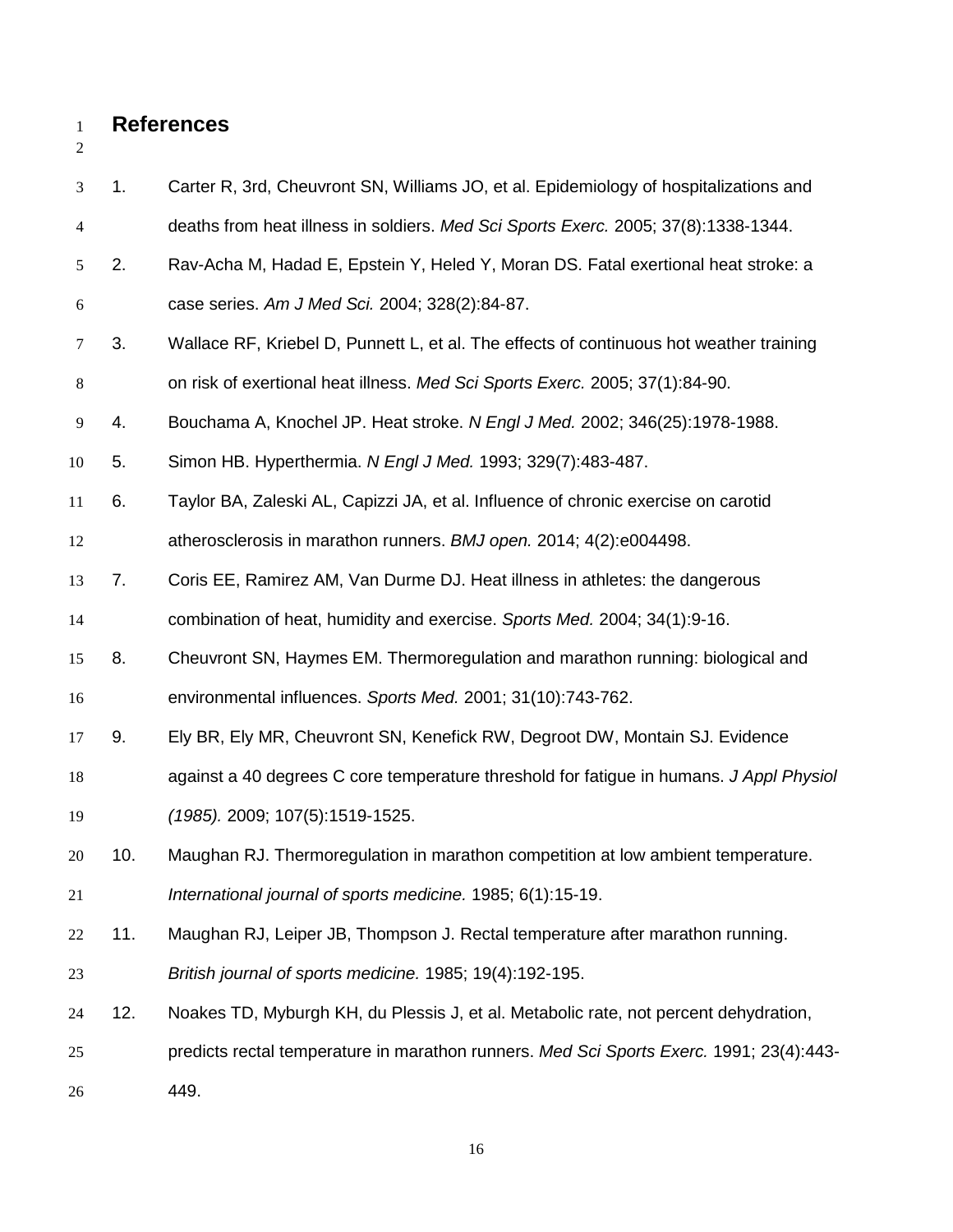<span id="page-17-8"></span><span id="page-17-7"></span><span id="page-17-6"></span><span id="page-17-5"></span><span id="page-17-4"></span><span id="page-17-3"></span><span id="page-17-2"></span><span id="page-17-1"></span><span id="page-17-0"></span>

| $\mathbf{1}$     | 13. | Armstrong LE, Casa DJ, Millard-Stafford M, Moran DS, Pyne SW, Roberts WO.                 |
|------------------|-----|-------------------------------------------------------------------------------------------|
| $\overline{c}$   |     | American College of Sports Medicine position stand. Exertional heat illness during        |
| 3                |     | training and competition. Med Sci Sports Exerc. 2007; 39(3):556-572.                      |
| $\overline{4}$   | 14. | Casa DJ, Armstrong LE, Kenny GP, O'Connor FG, Huggins RA. Exertional heat stroke:         |
| 5                |     | new concepts regarding cause and care. Current sports medicine reports. 2012;             |
| $\boldsymbol{6}$ |     | 11(3):115-123.                                                                            |
| 7                | 15. | Sawka MN. Physiological consequences of hypohydration: exercise performance and           |
| $\,8\,$          |     | thermoregulation. Med Sci Sports Exerc. 1992; 24(6):657-670.                              |
| $\overline{9}$   | 16. | Bedno SA, Li Y, Han W, et al. Exertional heat illness among overweight U.S. Army          |
| 10               |     | recruits in basic training. Aviation, space, and environmental medicine. 2010; 81(2):107- |
| 11               |     | 111.                                                                                      |
| 12               | 17. | Howe AS, Boden BP. Heat-related illness in athletes. The American journal of sports       |
| 13               |     | medicine. 2007; 35(8):1384-1395.                                                          |
| 14               | 18. | Wilkinson DM, Carter JM, Richmond VL, Blacker SD, Rayson MP. The effect of cool           |
| 15               |     | water ingestion on gastrointestinal pill temperature. Med Sci Sports Exerc. 2008;         |
| 16               |     | 40(3):523-528.                                                                            |
| 17               | 19. | Byrne C, Lim CL. The ingestible telemetric body core temperature sensor: a review of      |
| 18               |     | validity and exercise applications. British journal of sports medicine. 2007; 41(3):126-  |
| 19               |     | 133.                                                                                      |
| 20               | 20. | Gant N, Atkinson G, Williams C. The validity and reliability of intestinal temperature    |
| 21               |     | during intermittent running. Med Sci Sports Exerc. 2006; 38(11):1926-1931.                |
| 22               | 21. | Casa DJ, Clarkson PM, Roberts WO. American College of Sports Medicine roundtable          |
| 23               |     | on hydration and physical activity: consensus statements. Current sports medicine         |
| 24               |     | reports. 2005; 4(3):115-127.                                                              |
| 25               | 22. | Byrne C, Lee JK, Chew SA, Lim CL, Tan EY. Continuous thermoregulatory responses to        |
| 26               |     | mass-participation distance running in heat. Med Sci Sports Exerc. 2006; 38(5):803-810.   |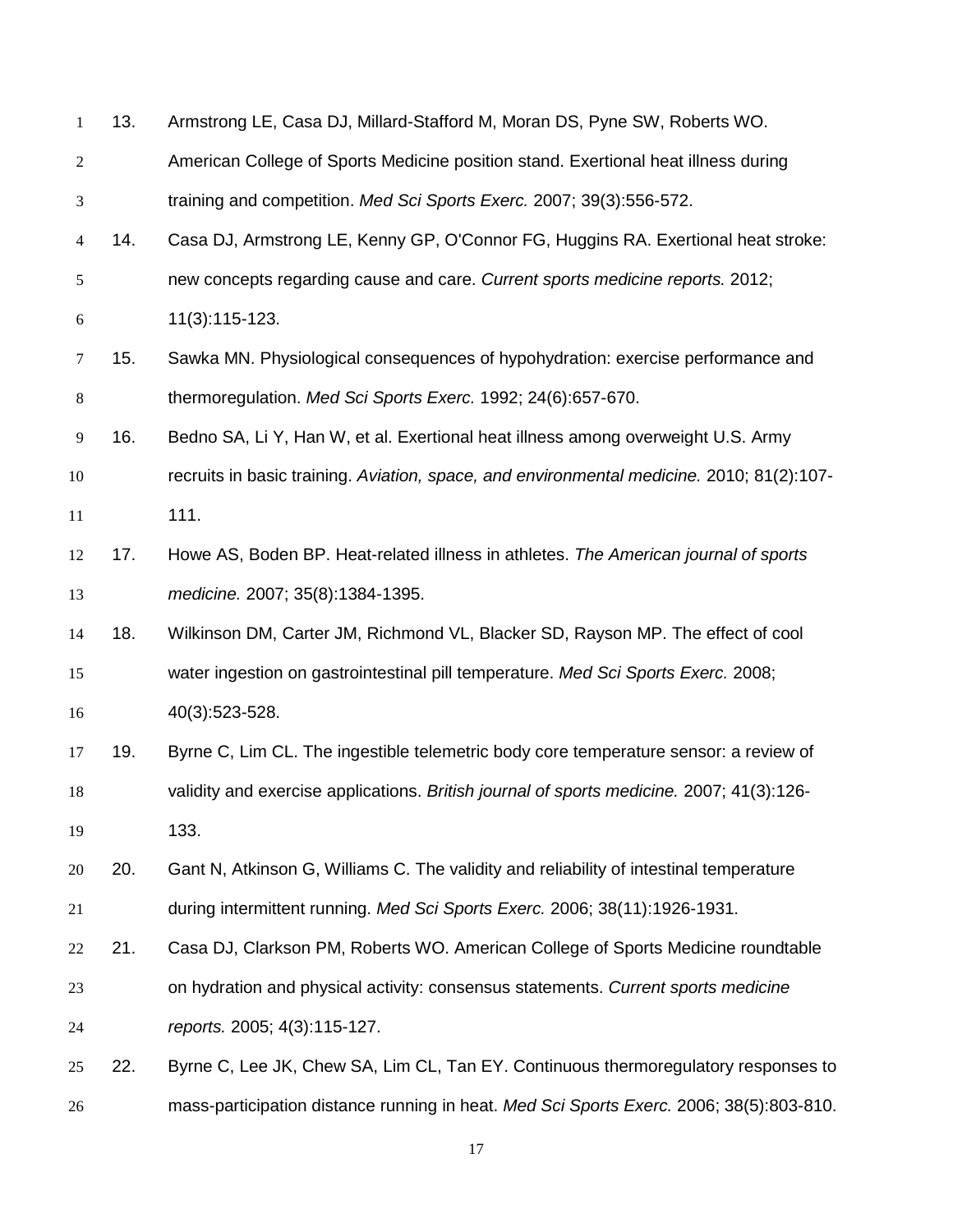<span id="page-18-5"></span><span id="page-18-4"></span><span id="page-18-3"></span><span id="page-18-2"></span><span id="page-18-1"></span><span id="page-18-0"></span>

| $\mathbf{1}$     | 23. | Pugh LG, Corbett JL, Johnson RH. Rectal temperatures, weight losses, and sweat rates  |
|------------------|-----|---------------------------------------------------------------------------------------|
| $\overline{c}$   |     | in marathon running. Journal of Applied Physiology. 1967; 23(3):347-352.              |
| $\mathfrak{Z}$   | 24. | Casa DJ, Armstrong LE, Ganio MS, Yeargin SW. Exertional heat stroke in competitive    |
| $\overline{4}$   |     | athletes. Current sports medicine reports. 2005; 4(6):309-317.                        |
| 5                | 25. | Cheuvront SN, Kenefick RW, Montain SJ, Sawka MN. Mechanisms of aerobic                |
| $\boldsymbol{6}$ |     | performance impairment with heat stress and dehydration. J Appl Physiol (1985). 2010; |
| 7                |     | 109(6):1989-1995.                                                                     |
| $\,8\,$          | 26. | Nielsen B, Nybo L. Cerebral changes during exercise in the heat. Sports Med. 2003;    |
| $\overline{9}$   |     | $33(1):1-11.$                                                                         |
| 10               | 27. | Schlader ZJ, Simmons SE, Stannard SR, Mundel T. Skin temperature as a thermal         |
| 11               |     | controller of exercise intensity. European journal of applied physiology. 2011;       |
| 12               |     | 111(8):1631-1639.                                                                     |
| 13               | 28. | American College of Sports M, Sawka MN, Burke LM, et al. American College of Sports   |
| 14               |     | Medicine position stand. Exercise and fluid replacement. Med Sci Sports Exerc. 2007;  |
| 15               |     | 39(2):377-390.                                                                        |
| 16               |     |                                                                                       |
| 17               |     |                                                                                       |
| 18               |     |                                                                                       |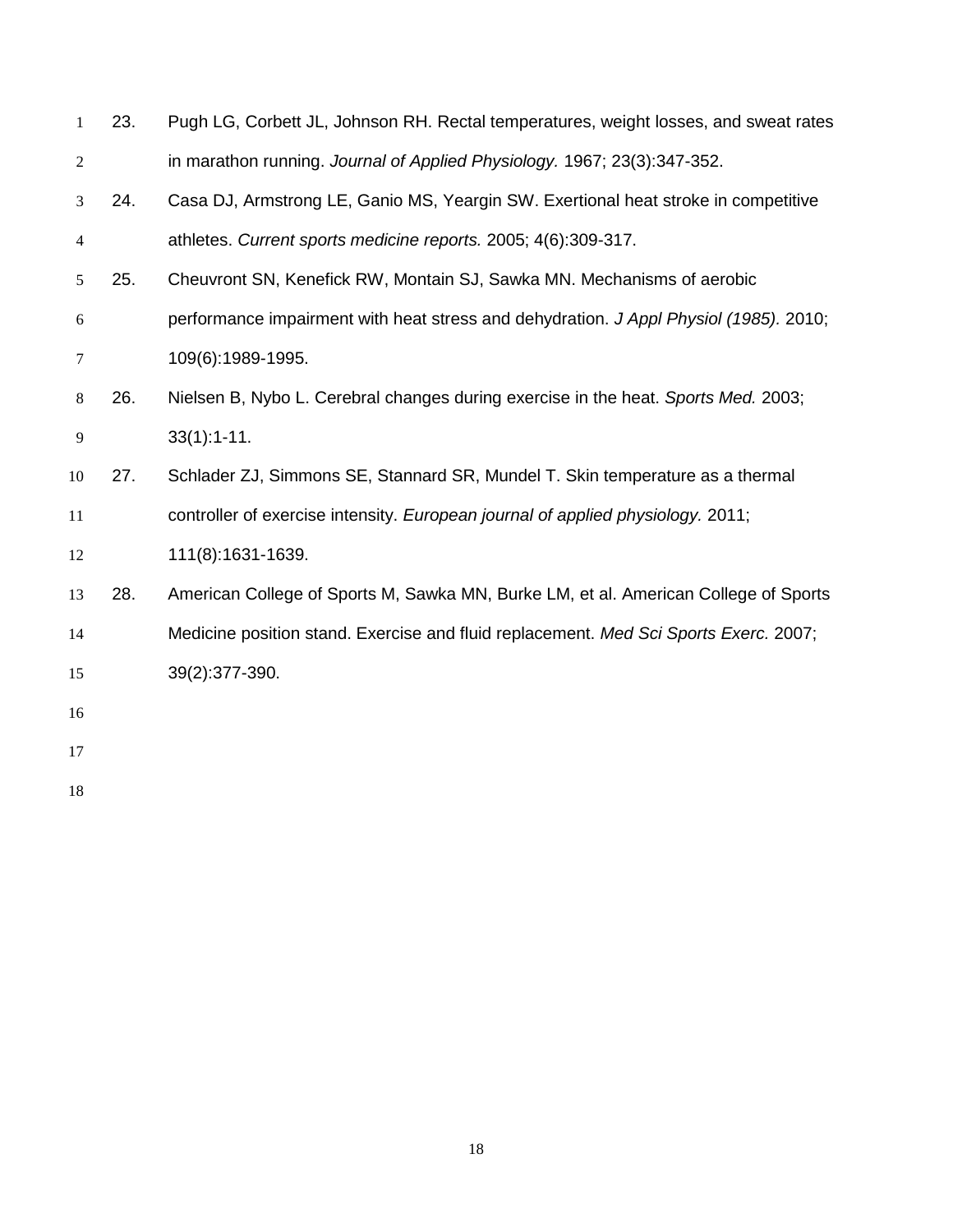- 1 **Table 1:** Participant demographics, physical activity pattern, race characteristics, CBT, body
- 2 weight, and fluid intake in the total group, a subgroup of hyperthermic participants at the finish

3 line and a subgroup of non-hyperthermic participants.

|                                                    | <b>Total group</b> | <b>Exertional</b> | Non-hyperthermia | P-Value                     |
|----------------------------------------------------|--------------------|-------------------|------------------|-----------------------------|
|                                                    |                    | Hyperthermia      |                  |                             |
| <b>Characteristics</b>                             |                    |                   |                  |                             |
| Sex (male: female)                                 | 111:116            | 15:16             | 16:15            | 0.80                        |
| Age (years)                                        | $45 \pm 11$        | $43 \pm 11$       | $45 \pm 11$      | 0.49                        |
| Body mass index (kg/m <sup>2</sup> )               | $22.7 \pm 2.7$     | $23.0 \pm 2.4$    | $22.1 \pm 2.6$   | 0.17                        |
| Physical activity pattern                          |                    |                   |                  |                             |
| Number of previous participations in this<br>event | $5 \pm 4$          | $4 \pm 3$         | 5±4              | 0.30                        |
| Training (weeks)                                   | 28 (range 0-52)    | 30 (range 3-52)   | 24 (range 0-52)  | 0.32                        |
| Running exercise (sessions/week)                   | $2.5 \pm 0.9$      | $2.4 \pm 0.8$     | $2.7 \pm 1.0$    | 0.21                        |
| Race characteristics*                              |                    |                   |                  |                             |
| Split time 0-5 km (min)                            | $26.2 \pm 3.7$     | $25.8 \pm 3.0$    | $25.4 \pm 4.0$   | <b>ANOVA</b> (split times): |
| Split time 5-10 km (min)                           | $26.4 \pm 3.9$     | $26.0 \pm 3.1$    | $25.5 \pm 4.0$   | Time / Group / Time x Group |
| Split time 10-15 km (min)                          | $26.6 \pm 6.7$     | $26.4 \pm 3.5$    | $25.3 \pm 4.1$   | p=0.16 / p=0.46 / p=0.10    |
| Total race time (min)                              | $79.1 \pm 12.8$    | $78.3 \pm 9.4$    | $76.2 \pm 11.9$  | 0.46                        |
| Total race speed (km/h)                            | $11.7 \pm 1.8$     | $11.7 \pm 1.5$    | $12.1 \pm 1.9$   | 0.34                        |
| <b>Core Body Temperature</b>                       |                    |                   |                  |                             |
| <b>Baseline</b>                                    | $37.6 \pm 0.4$     | $37.6 \pm 0.4$    | $37.4 \pm 0.4$   | 0.26                        |
| CBT change during warming-up                       | $0.2\pm0.5$        | $0.5 \pm 0.5$     | $0.1 \pm 0.4$    | <0.01                       |
| <b>Start</b>                                       | $37.8 \pm 0.4$     | $38.0 \pm 0.5$    | $37.5 \pm 0.3$   | < 0.001                     |
| Finish                                             | $39.2 \pm 0.7$     | $40.4 \pm 0.4$    | $38.1 \pm 0.3$   | $\sim$                      |
| <b>Body weight</b>                                 |                    |                   |                  |                             |
| Baseline body weight (kg)                          | $71.7 \pm 11.9$    | $72.3 \pm 11.4$   | $70.0 \pm 12.8$  | 0.46                        |
| Finish body weight (kg)                            | $70.8 \pm 11.7$    | $71.3 \pm 11.6$   | $69.0 \pm 12.6$  | 0.48                        |
| $\Delta$ Body weight (%)                           | $-1.5 \pm 0.6$     | $-1.7 \pm 0.6$    | $-1.5 \pm 0.6$   | 0.39                        |
| Classifying as dehydrated** (%)                    | 21                 | 29                | 24               | 0.67                        |
| <b>Fluid intake</b>                                |                    |                   |                  |                             |
| Fluid intake before race (L)                       | $1.18 \pm 0.47$    | $1.0 \pm 0.4$     | $1.3 \pm 0.5$    | < 0.05                      |
| Fluid intake during race (L)                       | $0.06 \pm 0.12$    | $0.04 \pm 0.06$   | $0.07 \pm 0.13$  | 0.24                        |
|                                                    |                    |                   |                  |                             |

\* Differences in split times were tested using a Two-Way Repeated Measures ANOVA.

\*\* Participants classified as 'dehydrated' if body weight at the finish line was reduced ≥2%.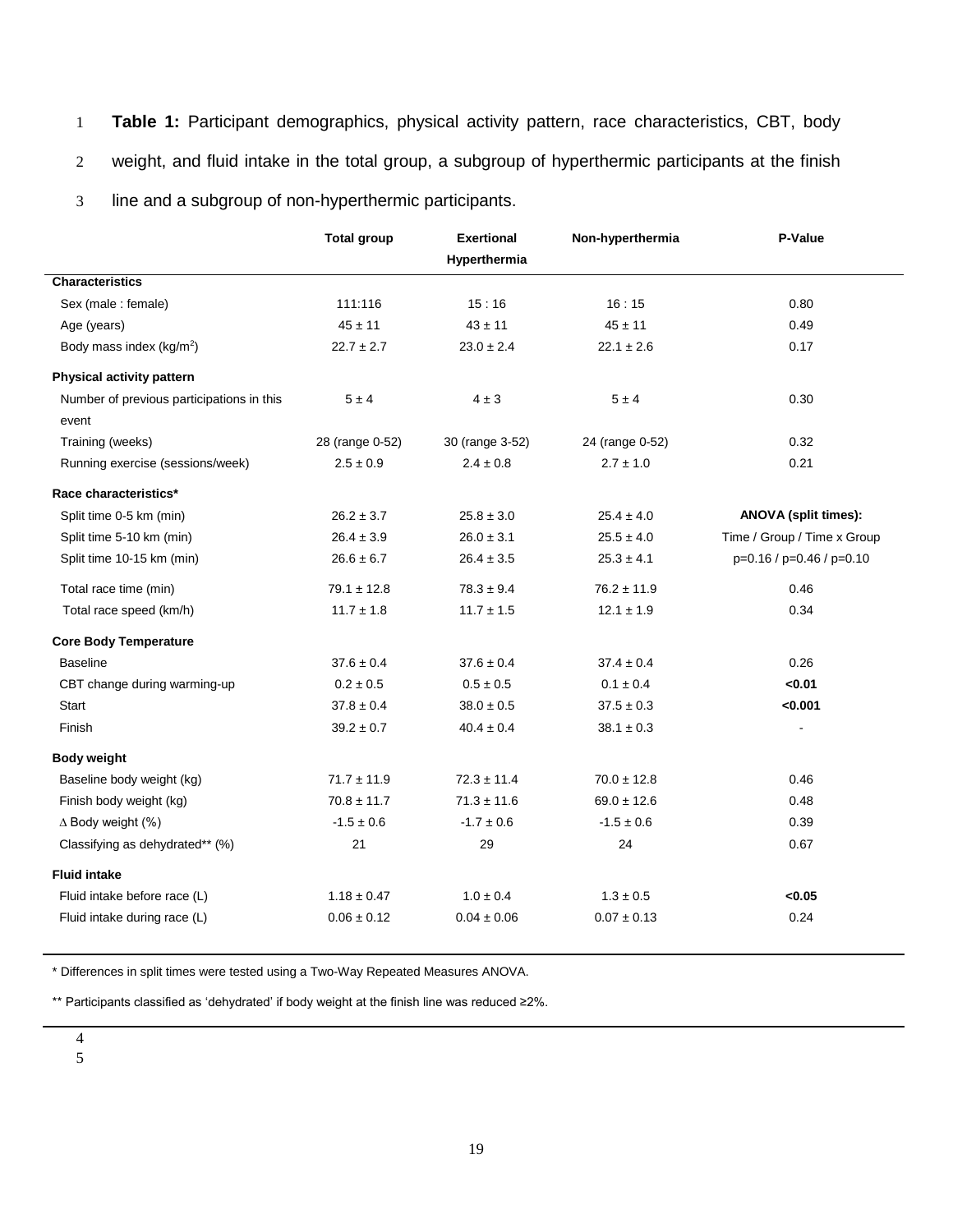## 1 **Table 2:** Predictors for finish CBT.

| Variable                  | <b>Univariate Analysis</b> |                 |                      | <b>Multivariate Analysis*</b> |                 |                      |
|---------------------------|----------------------------|-----------------|----------------------|-------------------------------|-----------------|----------------------|
|                           | в                          | 95% CI          | β                    | В                             | 95% CI          | β                    |
| Constant                  |                            |                 |                      | 38.7                          | $37.7 - 39.7$   |                      |
| Age                       | $-0.01$                    | $-0.02 - 0.001$ | $-0.19C$             | $-0.01$                       | $-0.02 - 0.001$ | $-0.16C$             |
| <b>BMI</b>                | 0.07                       | $-0.02 - 0.12$  | 0.25 <sup>B</sup>    | 0.06                          | $0.02 - 0.10$   | 0.21 <sup>B</sup>    |
| CBT rise after warming-up | 0.54                       | $0.30 - 0.78$   | 0.33 <sup>A</sup>    | 0.56                          | $0.33 - 0.80$   | 0.35 <sup>A</sup>    |
| Fluid intake before race  | $-0.28$                    | $-0.52 - 0.03$  | $-0.17$ <sup>C</sup> | $-0.30$                       | $-0.53 - 0.06$  | $-0.18$ <sup>C</sup> |

\*  $R^2$  for model = 0.167; adjusted  $R^2$  = 0.147

 $AP$  <0.001;  $BP$  <0.01;  $CP$  <0.05;  $NS$  not significant

CI = confidence interval; β = standardized B